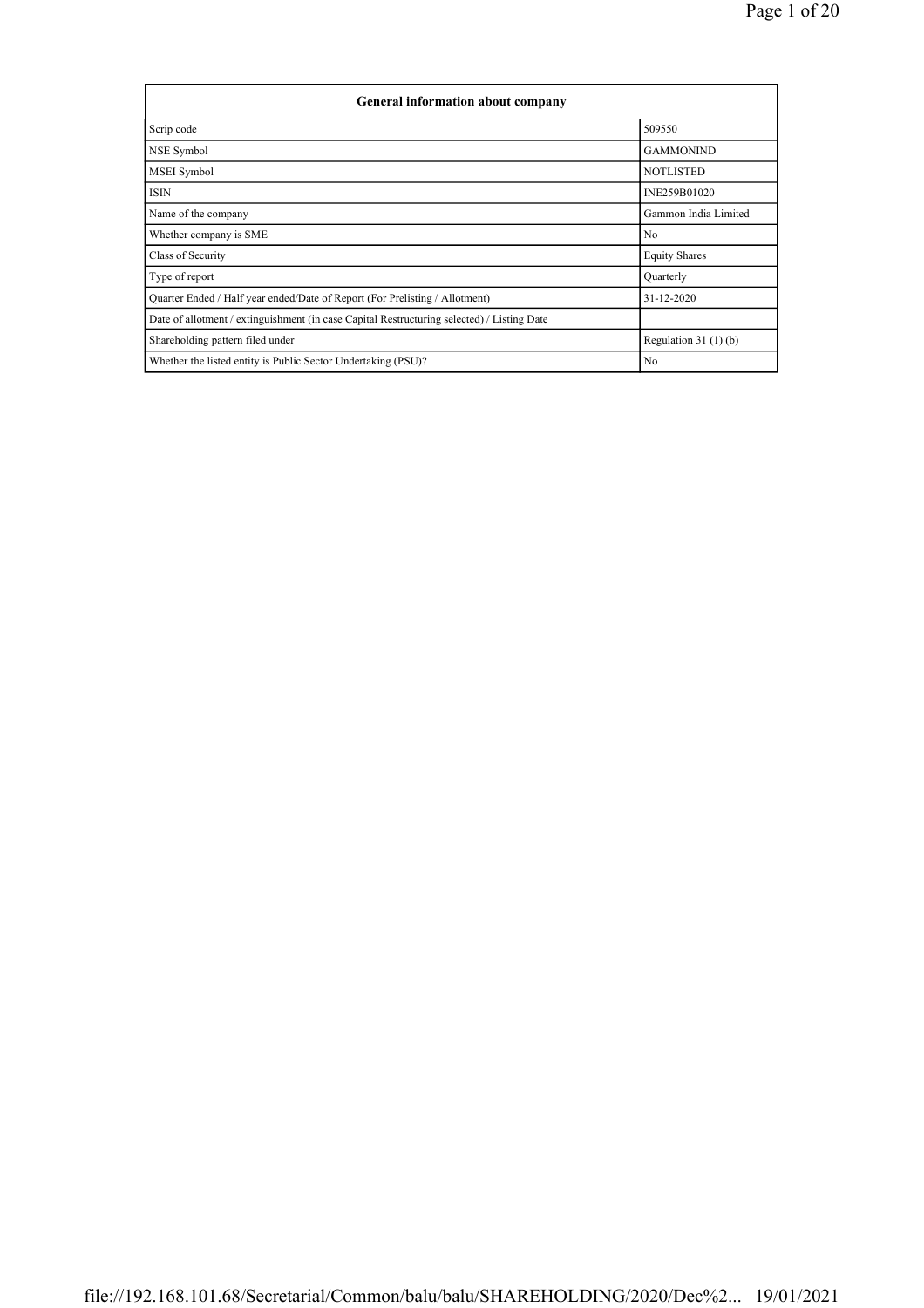|                |                                                                                           | <b>Declaration</b> |                                |                       |                            |
|----------------|-------------------------------------------------------------------------------------------|--------------------|--------------------------------|-----------------------|----------------------------|
| Sr.<br>No.     | Particular                                                                                | Yes/No             | Promoter and<br>Promoter Group | Public<br>shareholder | Non Promoter-Non<br>Public |
|                | Whether the Listed Entity has issued any partly paid up<br>shares?                        | No                 | N <sub>0</sub>                 | N <sub>0</sub>        | N <sub>0</sub>             |
| $\overline{2}$ | Whether the Listed Entity has issued any Convertible<br>Securities?                       | No                 | N <sub>0</sub>                 | N <sub>0</sub>        | N <sub>0</sub>             |
| 3              | Whether the Listed Entity has issued any Warrants?                                        | N <sub>0</sub>     | N <sub>0</sub>                 | N <sub>0</sub>        | N <sub>0</sub>             |
| $\overline{4}$ | Whether the Listed Entity has any shares against which<br>depository receipts are issued? | No                 | N <sub>0</sub>                 | N <sub>0</sub>        | N <sub>0</sub>             |
| 5              | Whether the Listed Entity has any shares in locked-in?                                    | No                 | N <sub>0</sub>                 | No                    | N <sub>0</sub>             |
| 6              | Whether any shares held by promoters are pledge or<br>otherwise encumbered?               | Yes                | Yes                            |                       |                            |
| 7              | Whether company has equity shares with differential<br>voting rights?                     | No                 | N <sub>0</sub>                 | No                    | N <sub>0</sub>             |
| 8              | Whether the listed entity has any significant beneficial<br>owner?                        | No                 |                                |                       |                            |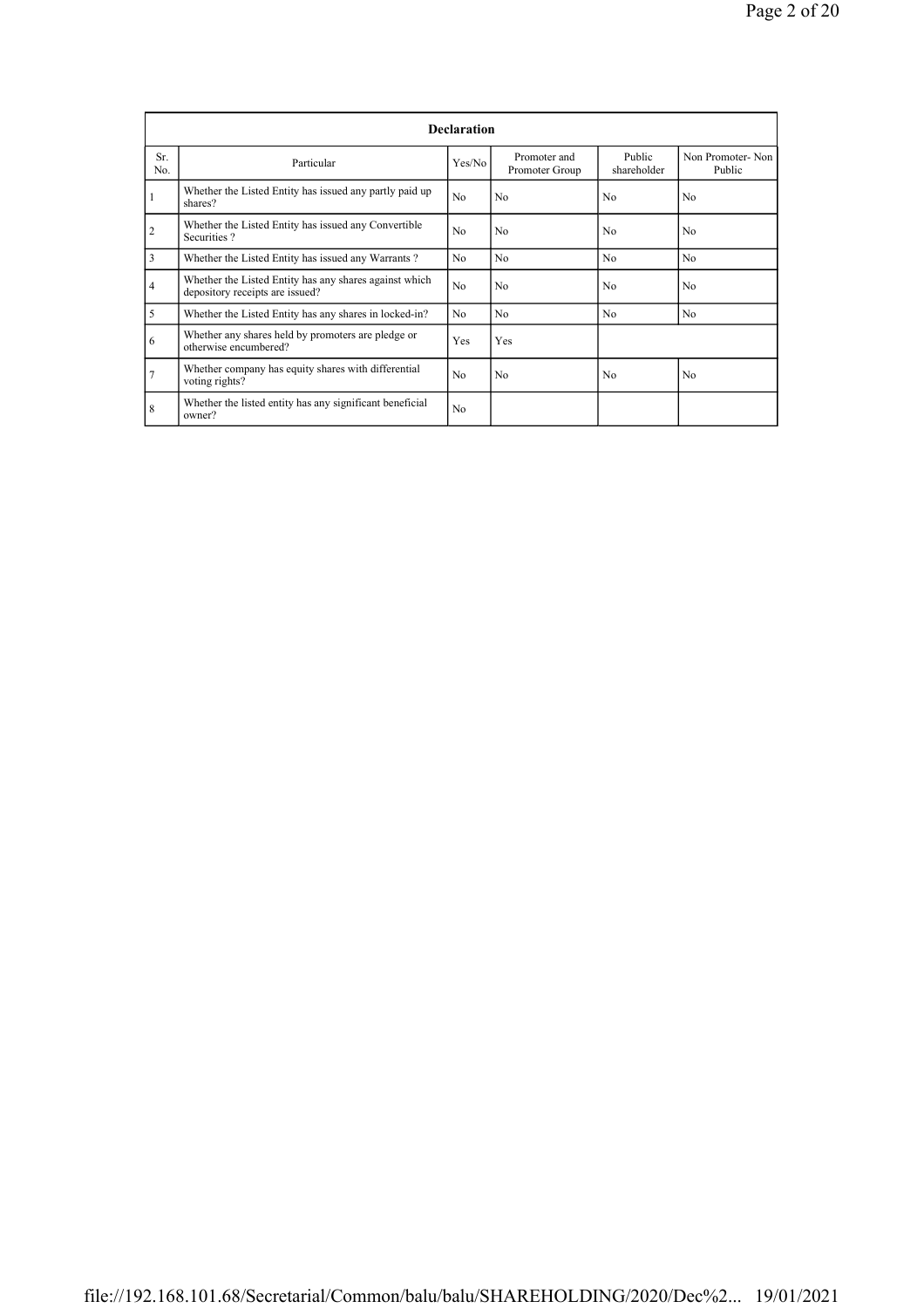|                 |                                           |                       |                                        |                                 |                  |                     | <b>Table I - Summary Statement holding of specified securities</b> |                          |               |                                      |                             |                           |  |  |            |
|-----------------|-------------------------------------------|-----------------------|----------------------------------------|---------------------------------|------------------|---------------------|--------------------------------------------------------------------|--------------------------|---------------|--------------------------------------|-----------------------------|---------------------------|--|--|------------|
|                 |                                           |                       | No. of                                 | No.<br>Of<br>Partly             | No. Of<br>shares | Total nos.          | Shareholding<br>as a % of total<br>no. of shares                   | class of securities (IX) |               | Number of Voting Rights held in each |                             |                           |  |  |            |
| Category<br>(1) | Category of Nos. Of<br>shareholder        | shareholders<br>(III) | fully paid<br>up equity<br>shares held | paid-<br>underlying<br>up       | Depository       |                     |                                                                    |                          |               | shares held<br>$(VII) =$             | (calculated as<br>per SCRR, | No of Voting (XIV) Rights |  |  | Total as a |
|                 | (II)                                      |                       | (IV)                                   | equity<br>shares<br>held<br>(V) | Receipts<br>(VI) | $(IV)+(V)+$<br>(VI) | 1957) (VIII)<br>As $a\%$ of<br>$(A+B+C2)$                          | Class eg:<br>X           | Class<br>eg:y | $%$ of<br>$(A+B+C)$<br>Total         |                             |                           |  |  |            |
| (A)             | Promoter &<br>Promoter<br>Group           | $\overline{7}$        | 42657154                               |                                 |                  | 42657154            | 11.54                                                              | 42657154                 |               | 42657154                             | 11.54                       |                           |  |  |            |
| (B)             | Public                                    | 42772                 | 326915951                              |                                 |                  | 326915951           | 88.46                                                              | 326915951                |               | 326915951                            | 88.46                       |                           |  |  |            |
| (C)             | Non<br>Promoter-<br>Non Public            |                       |                                        |                                 |                  |                     |                                                                    |                          |               |                                      |                             |                           |  |  |            |
| (C1)            | <b>Shares</b><br>underlying<br><b>DRs</b> |                       |                                        |                                 |                  |                     |                                                                    |                          |               |                                      |                             |                           |  |  |            |
| (C2)            | Shares held<br>by<br>Employee<br>Trusts   |                       |                                        |                                 |                  |                     |                                                                    |                          |               |                                      |                             |                           |  |  |            |
|                 | Total                                     | 42779                 | 369573105                              |                                 |                  | 369573105           | 100                                                                | 369573105                |               | 369573105                            | 100                         |                           |  |  |            |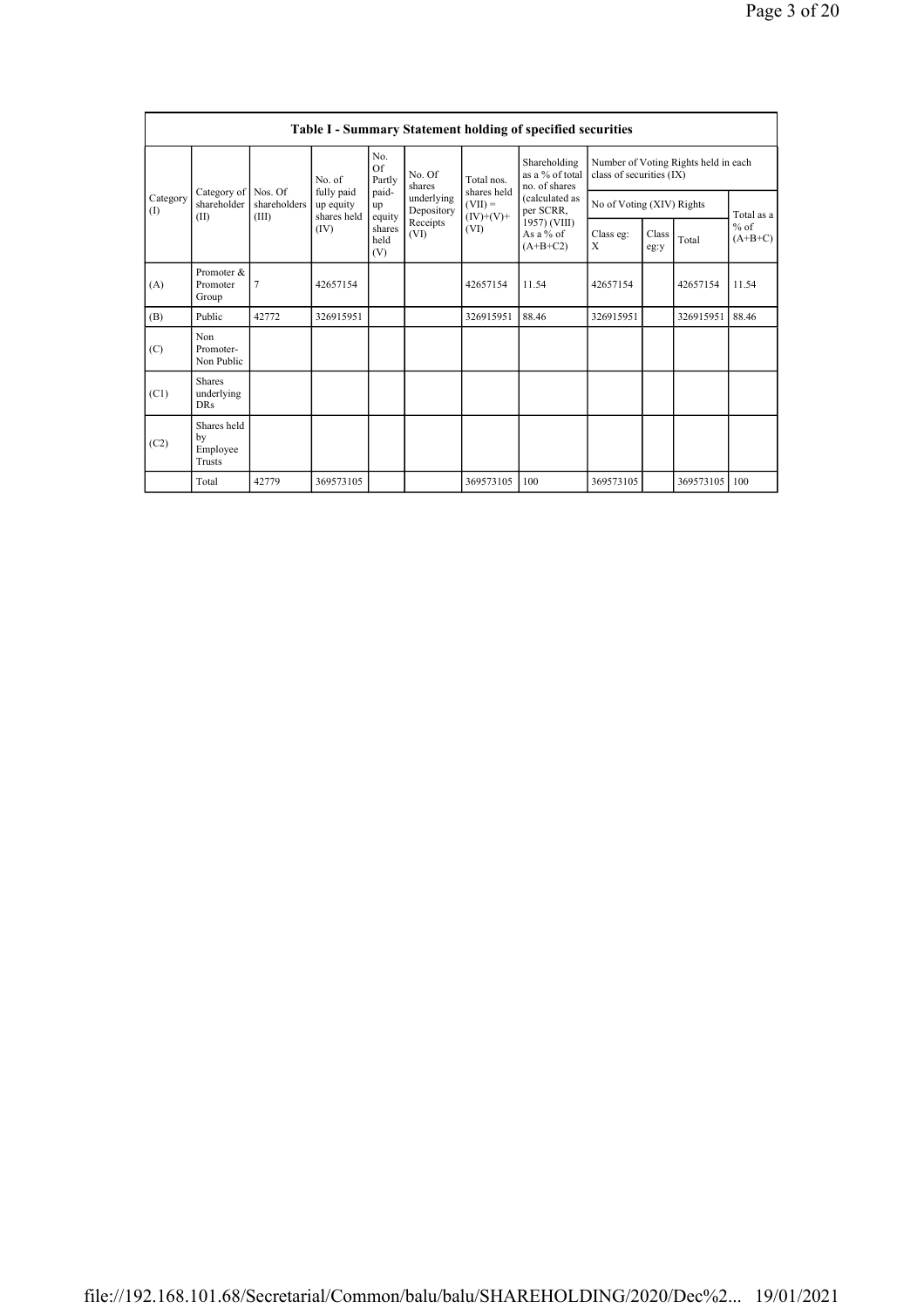|                 |                                           |                                                 |                                                  |                                                                | <b>Table I - Summary Statement holding of specified securities</b>                                            |                       |                                                         |                                                                  |                                             |                                                       |
|-----------------|-------------------------------------------|-------------------------------------------------|--------------------------------------------------|----------------------------------------------------------------|---------------------------------------------------------------------------------------------------------------|-----------------------|---------------------------------------------------------|------------------------------------------------------------------|---------------------------------------------|-------------------------------------------------------|
|                 | Category of                               | No. Of<br><b>Shares</b><br>Underlying           | No. of<br><b>Shares</b>                          | No. Of<br><b>Shares</b><br>Underlying<br>Outstanding           | Shareholding,<br>as a % assuming<br>full conversion<br>of convertible                                         |                       | Number of<br>Locked in<br>shares (XII)                  | Number of Shares<br>pledged or<br>otherwise<br>encumbered (XIII) |                                             | Number of<br>equity shares                            |
| Category<br>(I) | shareholder<br>(II)                       | Outstanding<br>convertible<br>securities<br>(X) | Underlying<br>Outstanding<br>Warrants<br>$(X_i)$ | convertible<br>securities<br>and No. Of<br>Warrants<br>(Xi)(a) | securities (as a<br>percentage of<br>diluted share<br>capital) $(XI)=$<br>$(VII)+(X)$ As a<br>% of $(A+B+C2)$ | N <sub>0</sub><br>(a) | As a<br>$%$ of<br>total<br><b>Shares</b><br>held<br>(b) | No. $(a)$                                                        | As a %<br>of total<br>Shares<br>held<br>(b) | held in<br>dematerialized<br>form $(XIV)$<br>42657154 |
| (A)             | Promoter &<br>Promoter<br>Group           |                                                 |                                                  |                                                                | 11.54                                                                                                         |                       |                                                         | 36153699                                                         | 84.75                                       |                                                       |
| (B)             | Public                                    |                                                 |                                                  |                                                                | 88.46                                                                                                         |                       |                                                         |                                                                  |                                             | 318551351                                             |
| (C)             | Non<br>Promoter-<br>Non Public            |                                                 |                                                  |                                                                |                                                                                                               |                       |                                                         |                                                                  |                                             |                                                       |
| (C1)            | <b>Shares</b><br>underlying<br><b>DRs</b> |                                                 |                                                  |                                                                |                                                                                                               |                       |                                                         |                                                                  |                                             |                                                       |
| (C2)            | Shares held<br>by<br>Employee<br>Trusts   |                                                 |                                                  |                                                                |                                                                                                               |                       |                                                         |                                                                  |                                             |                                                       |
|                 | Total                                     |                                                 |                                                  |                                                                | 100                                                                                                           |                       |                                                         | 36153699                                                         | 9.78                                        | 361208505                                             |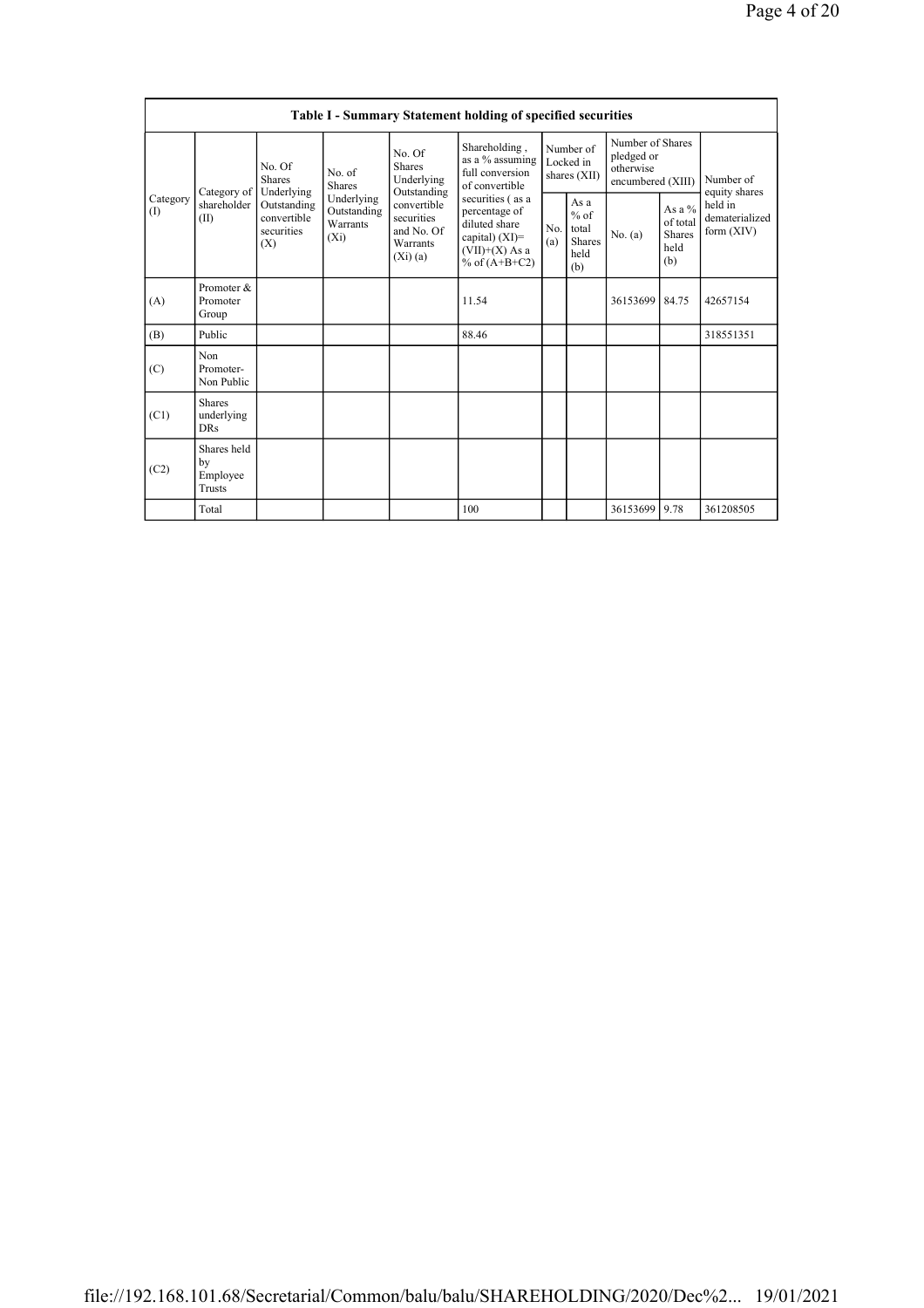| Sr.                                                                                            | Category &<br>Name of the<br>Shareholders (I)                                                                       | Nos. Of<br>shareholders<br>(III) | No. of fully<br>paid up<br>equity<br>shares held<br>(IV) | No.<br>Of<br>Partly<br>paid-<br>up<br>equity<br>shares | No. Of<br>shares<br>underlying<br>Depository<br>Receipts<br>(VI) | Total nos.<br>shares held<br>$(VII) =$<br>$(IV)+(V)+$<br>(VI) | Shareholding<br>as a % of<br>total no. of<br>shares<br>(calculated<br>as per<br>SCRR,<br>1957) (VIII) | Number of Voting Rights held in each<br>class of securities (IX)<br>No of Voting (XIV) Rights<br>Class eg: X | Class | Total         | Total<br>as a %<br>of<br>Total |
|------------------------------------------------------------------------------------------------|---------------------------------------------------------------------------------------------------------------------|----------------------------------|----------------------------------------------------------|--------------------------------------------------------|------------------------------------------------------------------|---------------------------------------------------------------|-------------------------------------------------------------------------------------------------------|--------------------------------------------------------------------------------------------------------------|-------|---------------|--------------------------------|
|                                                                                                |                                                                                                                     |                                  |                                                          | held<br>(V)                                            |                                                                  |                                                               | As a % of                                                                                             |                                                                                                              | eg:y  |               | Voting<br>rights               |
| A                                                                                              | Table II - Statement showing shareholding pattern of the Promoter and Promoter Group                                |                                  |                                                          |                                                        |                                                                  |                                                               |                                                                                                       |                                                                                                              |       |               |                                |
| (1)                                                                                            | Indian                                                                                                              |                                  |                                                          |                                                        |                                                                  |                                                               |                                                                                                       |                                                                                                              |       |               |                                |
| (a)                                                                                            | Individuals/Hindu<br>undivided Family                                                                               | $\overline{c}$                   | 8189479                                                  |                                                        |                                                                  | 8189479                                                       | 2.22                                                                                                  | 8189479                                                                                                      |       | 8189479       | 2.22                           |
| (d)                                                                                            | Any Other<br>(specify)                                                                                              | $\overline{4}$                   | 31381240                                                 |                                                        |                                                                  | 31381240                                                      | 8.49                                                                                                  | 31381240                                                                                                     |       | 31381240      | 8.49                           |
| Sub-Total<br>(A)(1)                                                                            |                                                                                                                     | 6                                | 39570719                                                 |                                                        |                                                                  | 39570719                                                      | 10.71                                                                                                 | 39570719                                                                                                     |       | 39570719      | 10.71                          |
| (2)                                                                                            | Foreign                                                                                                             |                                  |                                                          |                                                        |                                                                  |                                                               |                                                                                                       |                                                                                                              |       |               |                                |
| (e)                                                                                            | Any Other<br>(specify)                                                                                              | $\mathbf{1}$                     | 3086435                                                  |                                                        |                                                                  | 3086435                                                       | 0.84                                                                                                  | 3086435                                                                                                      |       | 3086435       | 0.84                           |
| Sub-Total<br>(A)(2)                                                                            |                                                                                                                     | 1                                | 3086435                                                  |                                                        |                                                                  | 3086435                                                       | 0.84                                                                                                  | 3086435                                                                                                      |       | 3086435       | 0.84                           |
| Total<br>Shareholding<br>of Promoter<br>and<br>Promoter<br>Group $(A)=$<br>$(A)(1)+(A)$<br>(2) |                                                                                                                     | 7                                | 42657154                                                 |                                                        |                                                                  | 42657154                                                      | 11.54                                                                                                 | 42657154                                                                                                     |       | 42657154      | 11.54                          |
| B                                                                                              | Table III - Statement showing shareholding pattern of the Public shareholder                                        |                                  |                                                          |                                                        |                                                                  |                                                               |                                                                                                       |                                                                                                              |       |               |                                |
| (1)                                                                                            | Institutions                                                                                                        |                                  |                                                          |                                                        |                                                                  |                                                               |                                                                                                       |                                                                                                              |       |               |                                |
| (e)                                                                                            | Foreign Portfolio<br>Investors                                                                                      | $\mathbf{1}$                     | 139302                                                   |                                                        |                                                                  | 139302                                                        | 0.04                                                                                                  | 139302                                                                                                       |       | 139302        | 0.04                           |
| (f)                                                                                            | Financial<br>Institutions/<br><b>Banks</b>                                                                          | 22                               | 233079399                                                |                                                        |                                                                  | 233079399                                                     | 63.07                                                                                                 | 233079399                                                                                                    |       | 233079399     | 63.07                          |
| (g)                                                                                            | Insurance<br>Companies                                                                                              | $\overline{c}$                   | 2153064                                                  |                                                        |                                                                  | 2153064                                                       | 0.58                                                                                                  | 2153064                                                                                                      |       | 2153064       | 0.58                           |
| (i)                                                                                            | Any Other<br>(specify)                                                                                              | $\mathbf{1}$                     | 100                                                      |                                                        |                                                                  | 100                                                           | $\boldsymbol{0}$                                                                                      | 100                                                                                                          |       | 100           | $\boldsymbol{0}$               |
| Sub-Total<br>(B)(1)                                                                            |                                                                                                                     | 26                               | 235371865                                                |                                                        |                                                                  | 235371865                                                     | 63.69                                                                                                 | 235371865                                                                                                    |       | 235371865     | 63.69                          |
| (3)                                                                                            | Non-institutions                                                                                                    |                                  |                                                          |                                                        |                                                                  |                                                               |                                                                                                       |                                                                                                              |       |               |                                |
| (a(i))                                                                                         | Individuals -<br>i.Individual<br>shareholders<br>holding nominal<br>share capital up<br>to Rs. 2 lakhs.             | 40723                            | 57353409                                                 |                                                        |                                                                  | 57353409                                                      | 15.52                                                                                                 | 57353409                                                                                                     |       | 57353409      | 15.52                          |
| (a(ii))                                                                                        | Individuals - ii.<br>Individual<br>shareholders<br>holding nominal<br>share capital in<br>excess of Rs. 2<br>lakhs. | 46                               | 9973974                                                  |                                                        |                                                                  | 9973974                                                       | 2.7                                                                                                   | 9973974                                                                                                      |       | 9973974       | 2.7                            |
| (b)                                                                                            | NBFCs registered<br>with RBI                                                                                        | $\mathbf{1}$                     | 4250                                                     |                                                        |                                                                  | 4250                                                          | $\boldsymbol{0}$                                                                                      | 4250                                                                                                         |       | 4250          | $\mathbf{0}$                   |
| (e)                                                                                            | Any Other<br>(specify)                                                                                              | 1976                             | 24212453                                                 |                                                        |                                                                  | 24212453                                                      | 6.55                                                                                                  | 24212453                                                                                                     |       | 24212453      | 6.55                           |
| Sub-Total<br>(B)(3)                                                                            |                                                                                                                     | 42746                            | 91544086                                                 |                                                        |                                                                  | 91544086                                                      | 24.77                                                                                                 | 91544086                                                                                                     |       | 91544086      | 24.77                          |
| <b>Total Public</b><br>Shareholding<br>$(B)= (B)(1) +$<br>$(B)(2)+(B)$<br>(3)                  |                                                                                                                     | 42772                            | 326915951                                                |                                                        |                                                                  | 326915951                                                     | 88.46                                                                                                 | 326915951                                                                                                    |       | 326915951     | 88.46                          |
| $\mathbf C$                                                                                    | Table IV - Statement showing shareholding pattern of the Non Promoter- Non Public shareholder                       |                                  |                                                          |                                                        |                                                                  |                                                               |                                                                                                       |                                                                                                              |       |               |                                |
| Total<br>$(A+B+C2)$                                                                            |                                                                                                                     | 42779                            | 369573105                                                |                                                        |                                                                  | 369573105 100                                                 |                                                                                                       | 369573105                                                                                                    |       | 369573105 100 |                                |
|                                                                                                |                                                                                                                     | 42779                            | 369573105                                                |                                                        |                                                                  | 369573105 100                                                 |                                                                                                       | 369573105                                                                                                    |       | 369573105 100 |                                |

## Table II - Statement showing shareholding pattern of the Promoter and Promoter Group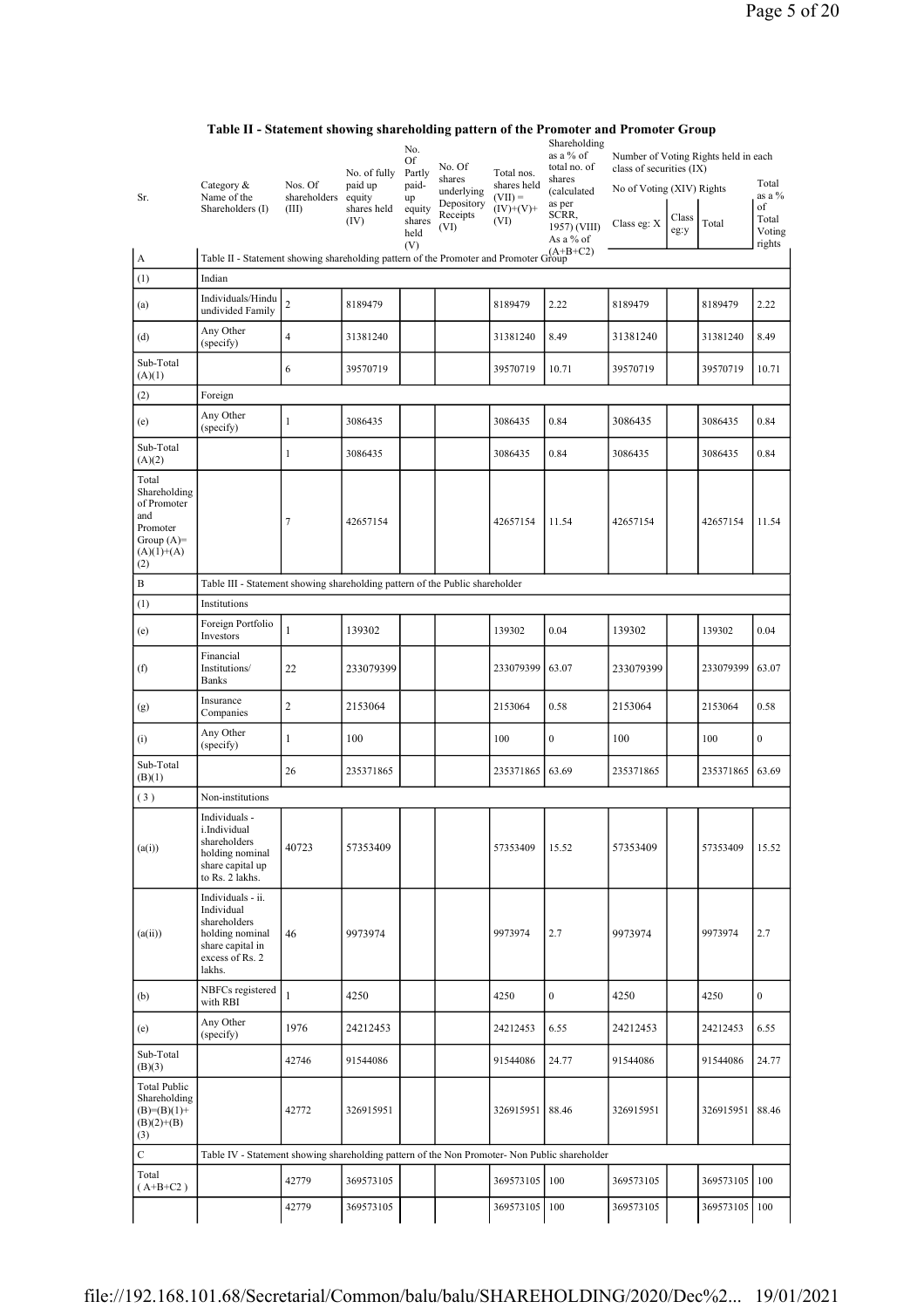| Total |  |  |  |  |  |  |
|-------|--|--|--|--|--|--|
|       |  |  |  |  |  |  |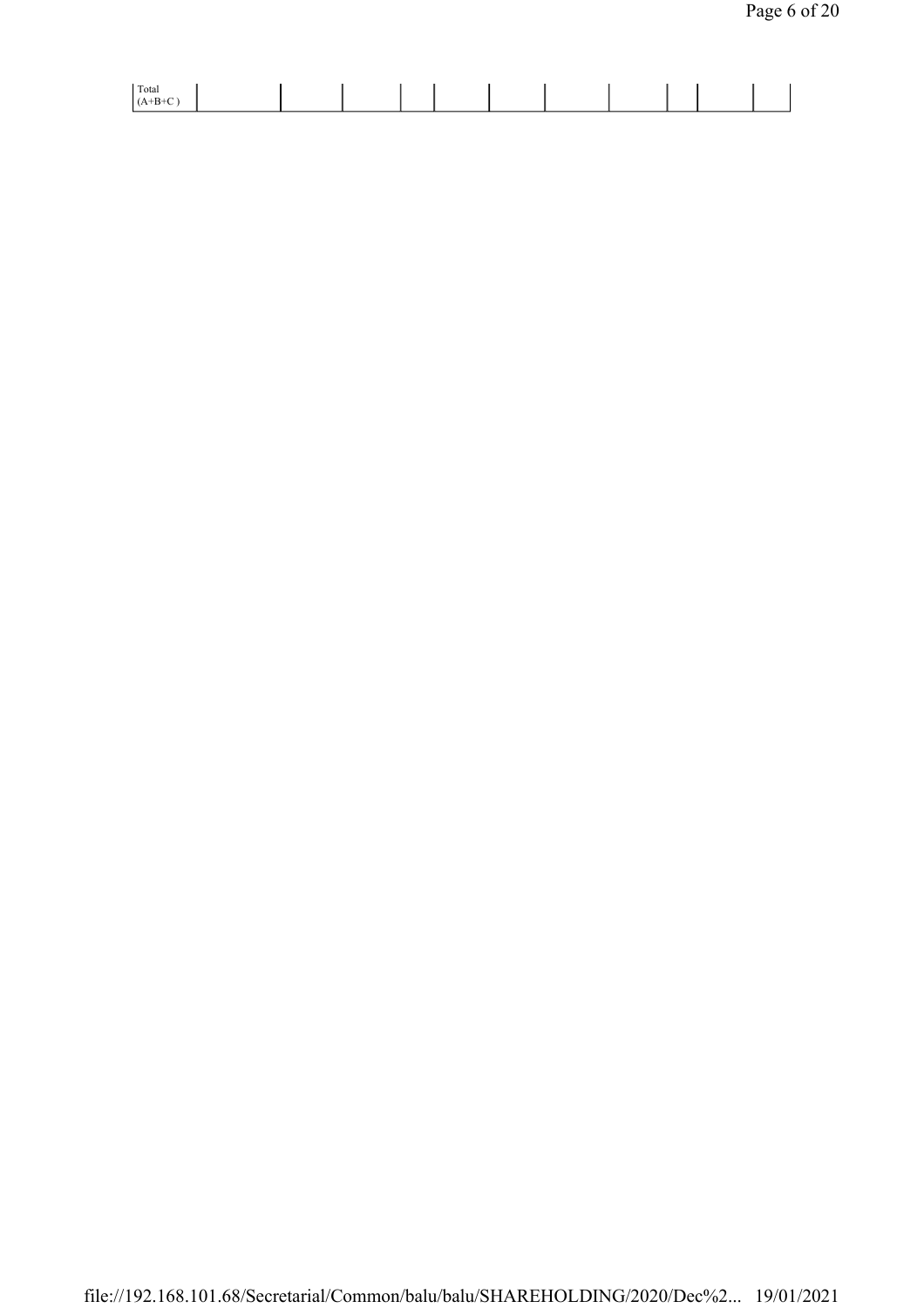|                                                                                        |                                                |                                       |                                                           | Table II - Statement showing shareholding pattern of the Promoter and Promoter Group                     |  |                                             |                                                                  |                                                  |                                         |
|----------------------------------------------------------------------------------------|------------------------------------------------|---------------------------------------|-----------------------------------------------------------|----------------------------------------------------------------------------------------------------------|--|---------------------------------------------|------------------------------------------------------------------|--------------------------------------------------|-----------------------------------------|
|                                                                                        | No. Of<br>Shares<br>Underlying                 | No. of<br><b>Shares</b><br>Underlying | No. Of Shares<br>Underlying<br>Outstanding<br>convertible | Shareholding, as a<br>% assuming full<br>conversion of<br>convertible<br>securities (as a                |  | Number of<br>Locked in<br>shares (XII)      | Number of Shares<br>pledged or<br>otherwise<br>encumbered (XIII) |                                                  | Number of<br>equity shares              |
| Sr.                                                                                    | Outstanding<br>convertible<br>securities $(X)$ | Outstanding<br>Warrants<br>$(X_i)$    | securities and<br>No. Of<br>Warrants (Xi)<br>(a)          | percentage of<br>diluted share<br>No.<br>capital) $(XI)$ =<br>(a)<br>$(VII)+(X)$ As a %<br>of $(A+B+C2)$ |  | As a %<br>of total<br>Shares<br>held<br>(b) | No. (a)                                                          | As a $%$<br>of total<br><b>Shares</b><br>held(b) | held in<br>dematerialized<br>form (XIV) |
| A                                                                                      |                                                |                                       |                                                           | Table II - Statement showing shareholding pattern of the Promoter and Promoter Group                     |  |                                             |                                                                  |                                                  |                                         |
| (1)                                                                                    | Indian                                         |                                       |                                                           |                                                                                                          |  |                                             |                                                                  |                                                  |                                         |
| (a)                                                                                    |                                                |                                       |                                                           | 2.22                                                                                                     |  |                                             | 8172459                                                          | 99.79                                            | 8189479                                 |
| (d)                                                                                    |                                                |                                       |                                                           | 8.49                                                                                                     |  |                                             | 27981240                                                         | 89.17                                            | 31381240                                |
| Sub-Total (A)<br>(1)                                                                   |                                                |                                       |                                                           | 10.71                                                                                                    |  |                                             | 36153699                                                         | 91.36                                            | 39570719                                |
| (2)                                                                                    | Foreign                                        |                                       |                                                           |                                                                                                          |  |                                             |                                                                  |                                                  |                                         |
| (e)                                                                                    |                                                |                                       |                                                           | 0.84                                                                                                     |  |                                             | $\boldsymbol{0}$                                                 | $\boldsymbol{0}$                                 | 3086435                                 |
| Sub-Total $(A)$<br>(2)                                                                 |                                                |                                       |                                                           | 0.84                                                                                                     |  |                                             | $\mathbf{0}$                                                     | $\mathbf{0}$                                     | 3086435                                 |
| Total<br>Shareholding<br>of Promoter<br>and Promoter<br>Group $(A)=A)$<br>$(1)+(A)(2)$ |                                                |                                       |                                                           | 11.54                                                                                                    |  |                                             | 36153699 84.75                                                   |                                                  | 42657154                                |
| B                                                                                      |                                                |                                       |                                                           | Table III - Statement showing shareholding pattern of the Public shareholder                             |  |                                             |                                                                  |                                                  |                                         |
| (1)                                                                                    | Institutions                                   |                                       |                                                           |                                                                                                          |  |                                             |                                                                  |                                                  |                                         |
| (e)                                                                                    |                                                |                                       |                                                           | 0.04                                                                                                     |  |                                             |                                                                  |                                                  | 139302                                  |
| (f)                                                                                    |                                                |                                       |                                                           | 63.07                                                                                                    |  |                                             |                                                                  |                                                  | 233075434                               |
| (g)                                                                                    |                                                |                                       |                                                           | 0.58                                                                                                     |  |                                             |                                                                  |                                                  | 2153064                                 |
| (i)                                                                                    |                                                |                                       |                                                           | $\mathbf{0}$                                                                                             |  |                                             |                                                                  |                                                  | $\mathbf{0}$                            |
| Sub-Total (B)<br>(1)                                                                   |                                                |                                       |                                                           | 63.69                                                                                                    |  |                                             |                                                                  |                                                  | 235367800                               |
| (3)                                                                                    | Non-institutions                               |                                       |                                                           |                                                                                                          |  |                                             |                                                                  |                                                  |                                         |
| (a(i))                                                                                 |                                                |                                       |                                                           | 15.52                                                                                                    |  |                                             |                                                                  |                                                  | 56858439                                |
| (a(ii))                                                                                |                                                |                                       |                                                           | 2.7                                                                                                      |  |                                             |                                                                  |                                                  | 9248174                                 |
| (b)                                                                                    |                                                |                                       |                                                           | $\boldsymbol{0}$                                                                                         |  |                                             |                                                                  |                                                  | 4250                                    |
| (e)                                                                                    |                                                |                                       |                                                           | 6.55                                                                                                     |  |                                             |                                                                  |                                                  | 17072688                                |
| Sub-Total (B)<br>(3)                                                                   |                                                |                                       |                                                           | 24.77                                                                                                    |  |                                             |                                                                  |                                                  | 83183551                                |
| <b>Total Public</b><br>Shareholding<br>$(B)= (B)(1) +$<br>$(B)(2)+(B)(3)$              |                                                |                                       |                                                           | 88.46                                                                                                    |  |                                             |                                                                  |                                                  | 318551351                               |
| С                                                                                      |                                                |                                       |                                                           | Table IV - Statement showing shareholding pattern of the Non Promoter- Non Public shareholder            |  |                                             |                                                                  |                                                  |                                         |
| Total<br>$(A+B+C2)$                                                                    |                                                |                                       |                                                           | 100                                                                                                      |  |                                             |                                                                  |                                                  | 361208505                               |
| Total<br>$(A+B+C)$                                                                     |                                                |                                       |                                                           | 100                                                                                                      |  |                                             | 36153699                                                         | 9.78                                             | 361208505                               |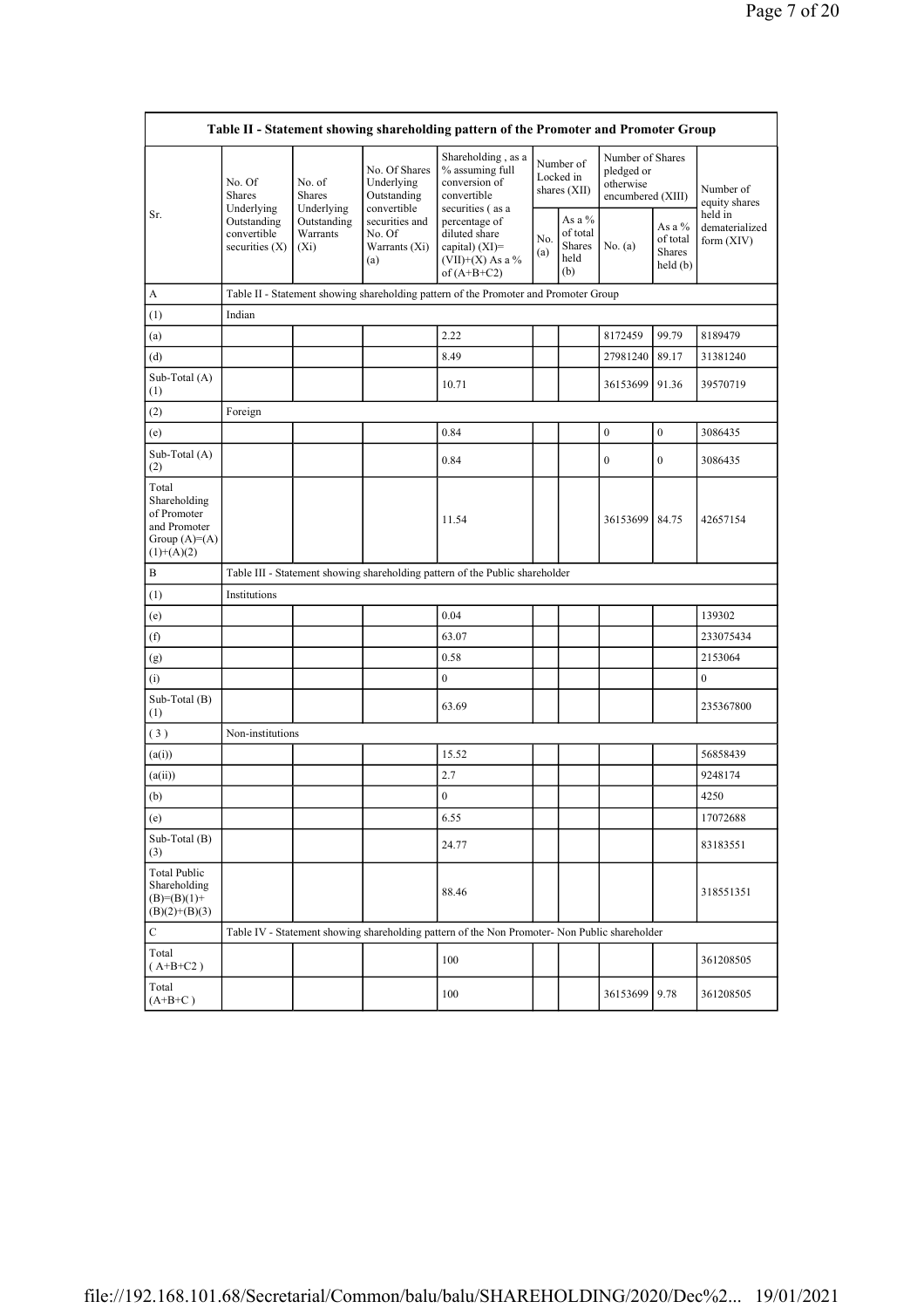|                                                                                                                                                                                           |                                                               | Individuals/Hindu undivided Family |                       |  |
|-------------------------------------------------------------------------------------------------------------------------------------------------------------------------------------------|---------------------------------------------------------------|------------------------------------|-----------------------|--|
| Searial No.                                                                                                                                                                               | $1\,$                                                         | $\overline{c}$                     |                       |  |
| Name of the<br>Shareholders (I)                                                                                                                                                           | Abhijit Rajan                                                 | Jagdish Rajan                      | Click here to go back |  |
| PAN(II)                                                                                                                                                                                   | AAEPR0342J                                                    | AACPR1248M                         | Total                 |  |
| No. of fully paid<br>up equity shares<br>held (IV)                                                                                                                                        | 8172459                                                       | 17020                              | 8189479               |  |
| No. Of Partly paid-<br>up equity shares<br>held (V)                                                                                                                                       |                                                               |                                    |                       |  |
| No. Of shares<br>underlying<br>Depository<br>Receipts (VI)                                                                                                                                |                                                               |                                    |                       |  |
| Total nos. shares<br>held $(VII) = (IV) +$<br>$(V)$ + $(VI)$                                                                                                                              | 8172459                                                       | 17020                              | 8189479               |  |
| Shareholding as a<br>% of total no. of<br>shares (calculated<br>as per SCRR,<br>1957) (VIII) As a<br>% of $(A+B+C2)$                                                                      | 2.21                                                          | $\boldsymbol{0}$                   | 2.22                  |  |
|                                                                                                                                                                                           | Number of Voting Rights held in each class of securities (IX) |                                    |                       |  |
| Class eg:X                                                                                                                                                                                | 8172459                                                       | 17020                              | 8189479               |  |
| Class eg:y                                                                                                                                                                                |                                                               |                                    |                       |  |
| Total                                                                                                                                                                                     | 8172459                                                       | 17020                              | 8189479               |  |
| Total as a % of<br><b>Total Voting rights</b>                                                                                                                                             | 2.21                                                          | $\boldsymbol{0}$                   | 2.22                  |  |
| No. Of Shares<br>Underlying<br>Outstanding<br>convertible<br>securities $(X)$                                                                                                             |                                                               |                                    |                       |  |
| No. of Shares<br>Underlying<br>Outstanding<br>Warrants (Xi)                                                                                                                               |                                                               |                                    |                       |  |
| No. Of Shares<br>Underlying<br>Outstanding<br>convertible<br>securities and No.<br>Of Warrants (Xi)<br>(a)                                                                                |                                                               |                                    |                       |  |
| Shareholding, as a<br>% assuming full<br>conversion of<br>convertible<br>securities (as a<br>percentage of<br>diluted share<br>capital) (XI)= (VII)<br>$+(Xi)(a)$ As a % of<br>$(A+B+C2)$ | 2.21                                                          | $\mathbf{0}$                       | 2.22                  |  |
| Number of Locked in shares (XII)                                                                                                                                                          |                                                               |                                    |                       |  |
| No. (a)                                                                                                                                                                                   |                                                               |                                    |                       |  |
| As a % of total<br>Shares held (b)                                                                                                                                                        |                                                               |                                    |                       |  |
|                                                                                                                                                                                           | Number of Shares pledged or otherwise encumbered (XIII)       |                                    |                       |  |
| No. (a)                                                                                                                                                                                   | 8172459                                                       | $\boldsymbol{0}$                   | 8172459               |  |
| As a % of total<br>Shares held (b)                                                                                                                                                        | 100                                                           | $\mathbf{0}$                       | 99.79                 |  |
| Number of equity<br>shares held in<br>dematerialized<br>form (XIV)                                                                                                                        | 8172459                                                       | 17020                              | 8189479               |  |
| Reason for not providing PAN                                                                                                                                                              |                                                               |                                    |                       |  |
| Reason for not<br>providing PAN                                                                                                                                                           |                                                               |                                    |                       |  |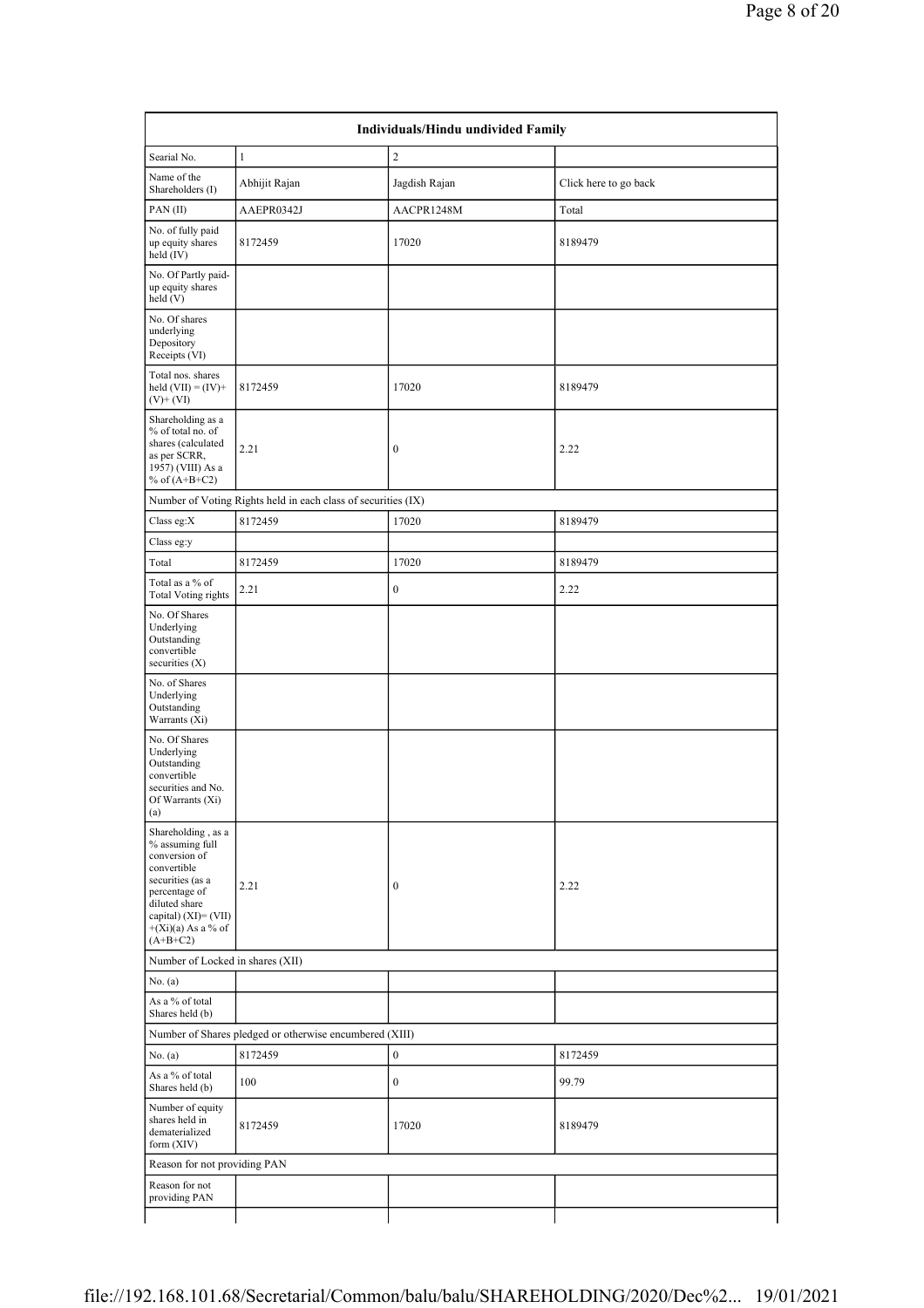| l cui<br>Shar<br>.note*<br>tvpe<br>enoide<br>$-$<br>__<br>$\sim$ 1 | omoter<br>,,,,,,,, |  |
|--------------------------------------------------------------------|--------------------|--|
|--------------------------------------------------------------------|--------------------|--|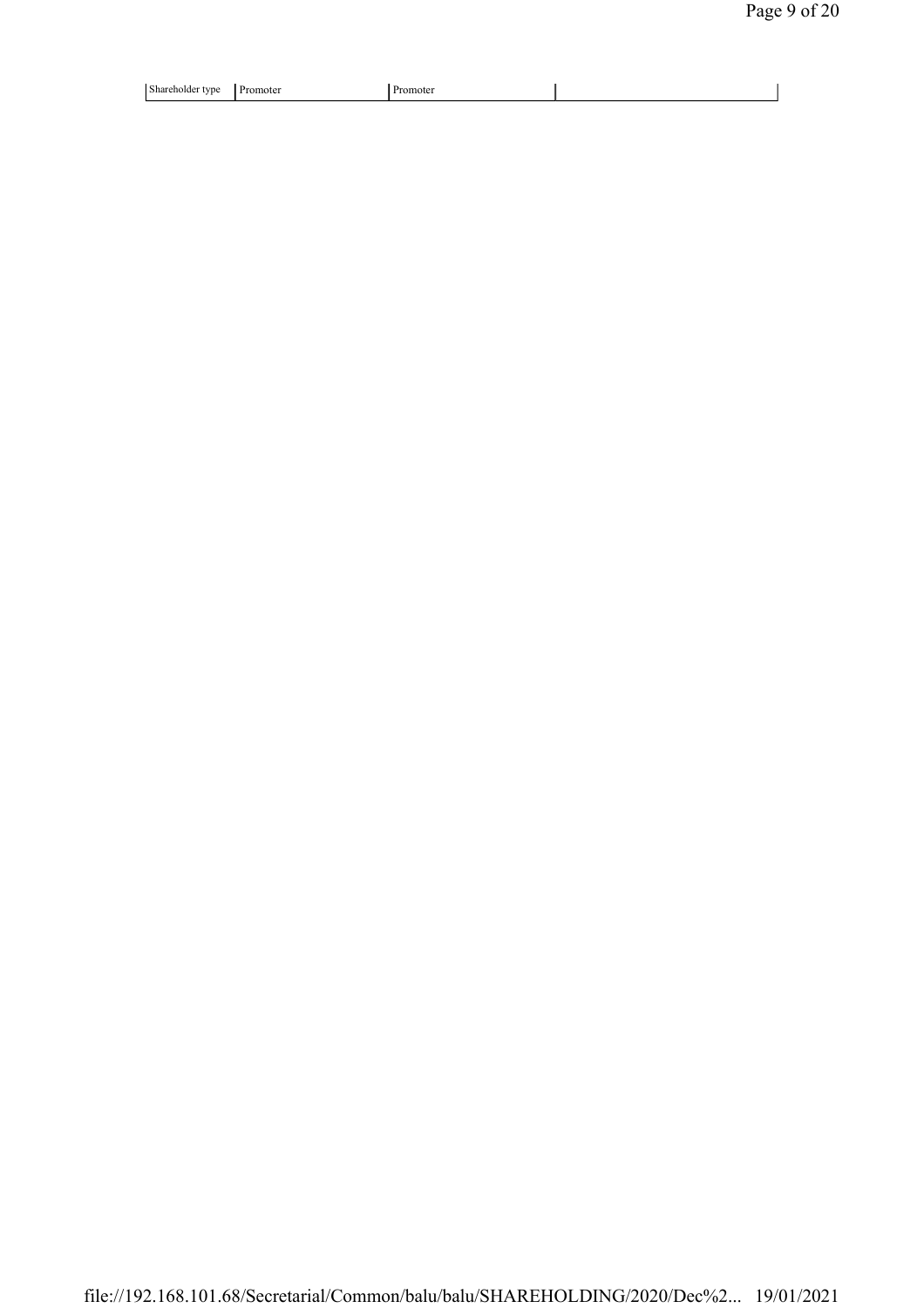| Searial No.                                                                                                                                                                              | $\mathbf{1}$                                            | $\overline{c}$                                                | $\overline{\mathbf{3}}$              | $\overline{4}$                              | Click here to  |
|------------------------------------------------------------------------------------------------------------------------------------------------------------------------------------------|---------------------------------------------------------|---------------------------------------------------------------|--------------------------------------|---------------------------------------------|----------------|
| Category                                                                                                                                                                                 | <b>Bodies Corporate</b>                                 | <b>Bodies Corporate</b>                                       | <b>Bodies Corporate</b>              | <b>Bodies Corporate</b>                     | go back        |
| Name of the<br>Shareholders (I)                                                                                                                                                          | Pacific Energy Pvt<br>Ltd                               | Devyani Estate And<br>Properties Pvt Ltd                      | Nikhita Estate<br>Developers Pvt Ltd | Ellora Organic<br><b>Industries Pvt Ltd</b> |                |
| PAN(II)                                                                                                                                                                                  | AACCP0544P                                              | AAACD3825H                                                    | AABCN6484D                           | AABCE0815F                                  | Total          |
| No. of the<br>Shareholders (I)                                                                                                                                                           | $\mathbf{1}$                                            | 1                                                             | 1                                    | $\mathbf{1}$                                | $\overline{4}$ |
| No. of fully paid<br>up equity shares<br>held (IV)                                                                                                                                       | 17913015                                                | 7182805                                                       | 3485420                              | 2800000                                     | 31381240       |
| No. Of Partly paid-<br>up equity shares<br>held(V)                                                                                                                                       |                                                         |                                                               |                                      |                                             |                |
| No. Of shares<br>underlying<br>Depository<br>Receipts (VI)                                                                                                                               |                                                         |                                                               |                                      |                                             |                |
| Total nos. shares<br>held $(VII) = (IV) +$<br>$(V)$ + $(VI)$                                                                                                                             | 17913015                                                | 7182805                                                       | 3485420                              | 2800000                                     | 31381240       |
| Shareholding as a<br>% of total no. of<br>shares (calculated<br>as per SCRR,<br>1957) (VIII) As a<br>% of $(A+B+C2)$                                                                     | 4.85                                                    | 1.94                                                          | 0.94                                 | 0.76                                        | 8.49           |
|                                                                                                                                                                                          |                                                         | Number of Voting Rights held in each class of securities (IX) |                                      |                                             |                |
| Class eg: X                                                                                                                                                                              | 17913015                                                | 7182805                                                       | 3485420                              | 2800000                                     | 31381240       |
| Class eg:y                                                                                                                                                                               |                                                         |                                                               |                                      |                                             |                |
| Total                                                                                                                                                                                    | 17913015                                                | 7182805                                                       | 3485420                              | 2800000                                     | 31381240       |
| Total as a % of<br><b>Total Voting rights</b>                                                                                                                                            | 4.85                                                    | 1.94                                                          | 0.94                                 | 0.76                                        | 8.49           |
| No. Of Shares<br>Underlying<br>Outstanding<br>convertible<br>securities $(X)$                                                                                                            |                                                         |                                                               |                                      |                                             |                |
| No. of Shares<br>Underlying<br>Outstanding<br>Warrants (Xi)                                                                                                                              |                                                         |                                                               |                                      |                                             |                |
| No. Of Shares<br>Underlying<br>Outstanding<br>convertible<br>securities and No.<br>Of Warrants (Xi)<br>(a)                                                                               |                                                         |                                                               |                                      |                                             |                |
| Shareholding, as a<br>% assuming full<br>conversion of<br>convertible<br>securities (as a<br>percentage of<br>diluted share<br>capital) $(XI) = (VII)$<br>$+(X)$ As a % of<br>$(A+B+C2)$ | 4.85                                                    | 1.94                                                          | 0.94                                 | 0.76                                        | 8.49           |
| Number of Locked in shares (XII)                                                                                                                                                         |                                                         |                                                               |                                      |                                             |                |
| No. (a)                                                                                                                                                                                  |                                                         |                                                               |                                      |                                             |                |
| As a % of total<br>Shares held (b)                                                                                                                                                       |                                                         |                                                               |                                      |                                             |                |
|                                                                                                                                                                                          | Number of Shares pledged or otherwise encumbered (XIII) |                                                               |                                      |                                             |                |
| No. (a)                                                                                                                                                                                  | 14513015                                                | 7182805                                                       | 3485420                              | 2800000                                     | 27981240       |
| As a % of total<br>Shares held (b)                                                                                                                                                       | 81.02                                                   | 100                                                           | 100                                  | 100                                         | 89.17          |
| Number of equity<br>shares held in                                                                                                                                                       | 17913015                                                | 7182805                                                       | 3485420                              | 2800000                                     | 31381240       |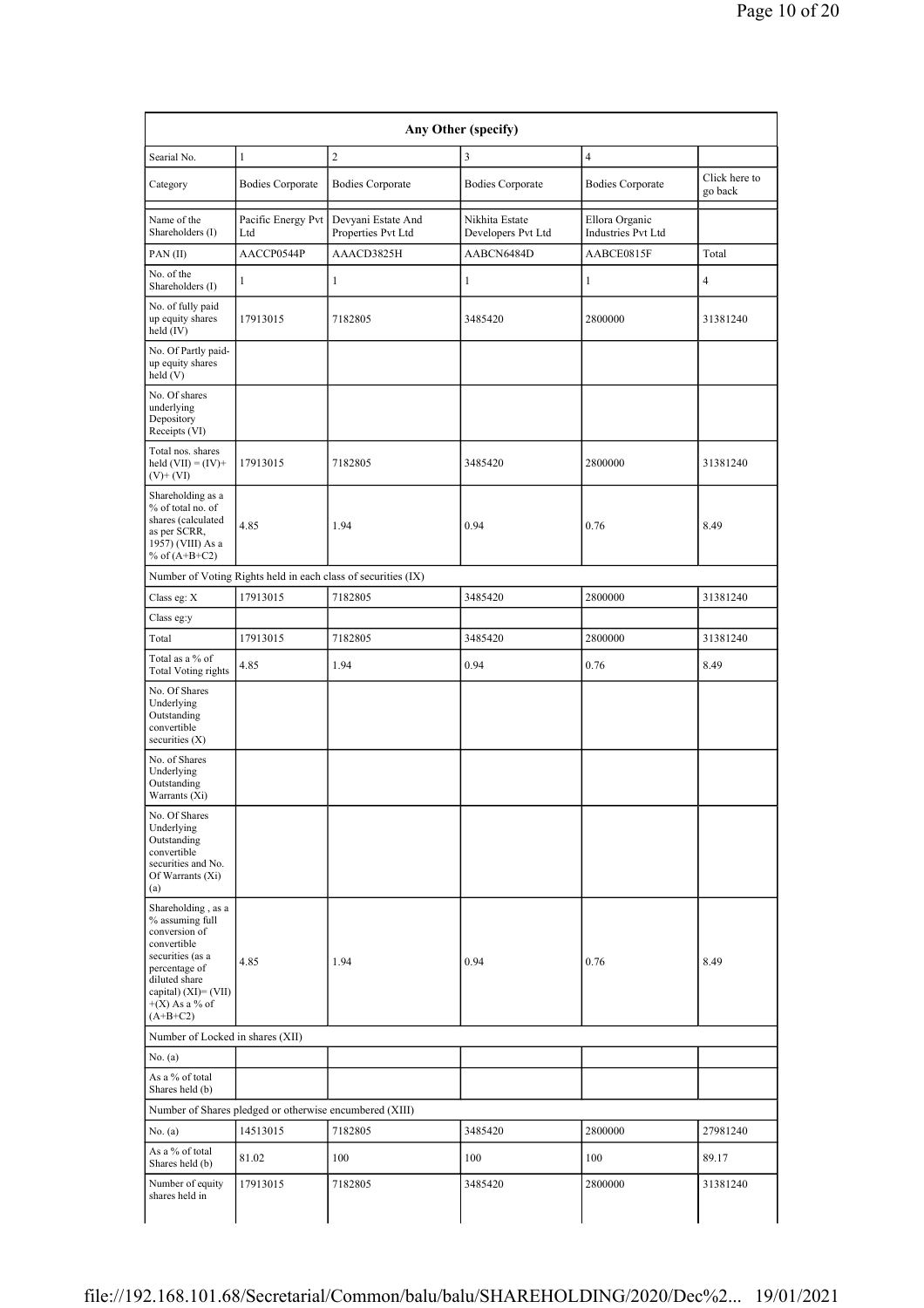| dematerialized<br>form $(XIV)$  |                |                |                |                |  |
|---------------------------------|----------------|----------------|----------------|----------------|--|
| Reason for not providing PAN    |                |                |                |                |  |
| Reason for not<br>providing PAN |                |                |                |                |  |
| Shareholder type                | Promoter Group | Promoter Group | Promoter Group | Promoter Group |  |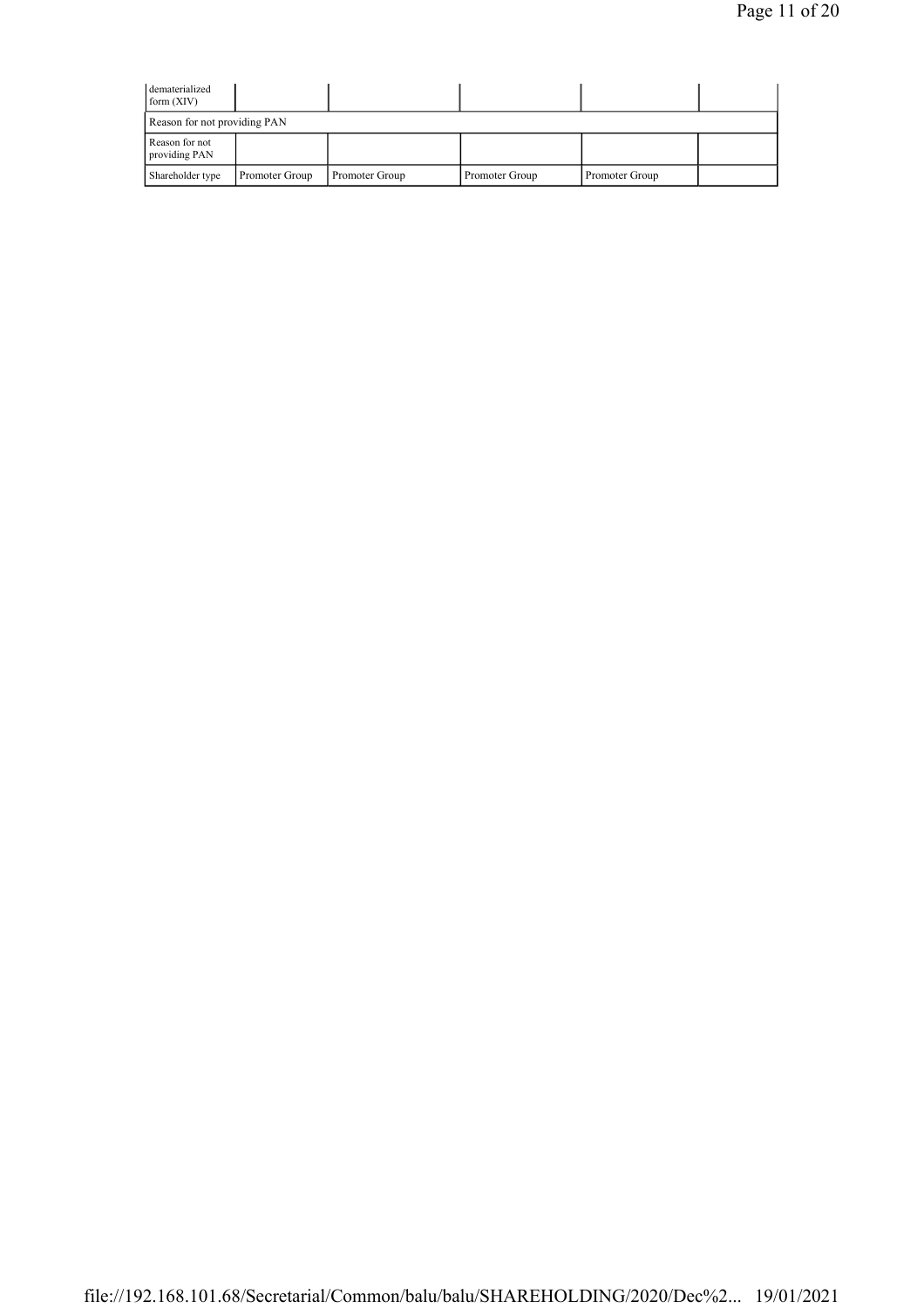| Searial No.                                                                                                                                                                           | $\mathbf{1}$                                                  |                       |  |
|---------------------------------------------------------------------------------------------------------------------------------------------------------------------------------------|---------------------------------------------------------------|-----------------------|--|
| Category                                                                                                                                                                              | <b>Bodies Corporate</b>                                       |                       |  |
| Name of the<br>Shareholders (I)                                                                                                                                                       | Masayor Enterprises Limited                                   | Click here to go back |  |
| PAN(II)                                                                                                                                                                               | AAECM7848R                                                    | Total                 |  |
| No. of the<br>Shareholders (I)                                                                                                                                                        | $\mathbf{1}$                                                  | $\mathbf{1}$          |  |
| No. of fully paid<br>up equity shares<br>held (IV)                                                                                                                                    | 3086435                                                       | 3086435               |  |
| No. Of Partly paid-<br>up equity shares<br>held(V)                                                                                                                                    |                                                               |                       |  |
| No. Of shares<br>underlying<br>Depository<br>Receipts (VI)                                                                                                                            |                                                               |                       |  |
| Total nos. shares<br>held $(VII) = (IV) +$<br>$(V)$ + $(VI)$                                                                                                                          | 3086435                                                       | 3086435               |  |
| Shareholding as a<br>% of total no. of<br>shares (calculated<br>as per SCRR,<br>1957) (VIII) As a<br>% of $(A+B+C2)$                                                                  | 0.84                                                          | 0.84                  |  |
|                                                                                                                                                                                       | Number of Voting Rights held in each class of securities (IX) |                       |  |
| Class eg: X                                                                                                                                                                           | 3086435                                                       | 3086435               |  |
| Class eg:y                                                                                                                                                                            |                                                               |                       |  |
| Total                                                                                                                                                                                 | 3086435                                                       | 3086435               |  |
| Total as a % of<br><b>Total Voting rights</b>                                                                                                                                         | 0.84                                                          | 0.84                  |  |
| No. Of Shares<br>Underlying<br>Outstanding<br>convertible<br>securities $(X)$                                                                                                         |                                                               |                       |  |
| No. of Shares<br>Underlying<br>Outstanding<br>Warrants (Xi)                                                                                                                           |                                                               |                       |  |
| No. Of Shares<br>Underlying<br>Outstanding<br>convertible<br>securities and No.<br>Of Warrants (Xi)<br>(a)                                                                            |                                                               |                       |  |
| Shareholding, as a<br>% assuming full<br>conversion of<br>convertible<br>securities (as a<br>percentage of<br>diluted share<br>capital) (XI)= (VII)<br>$+(X)$ As a % of<br>$(A+B+C2)$ | 0.84                                                          | 0.84                  |  |
| Number of Locked in shares (XII)                                                                                                                                                      |                                                               |                       |  |
| No. (a)                                                                                                                                                                               |                                                               |                       |  |
| As a % of total<br>Shares held (b)                                                                                                                                                    |                                                               | $\mathbf{0}$          |  |
|                                                                                                                                                                                       | Number of Shares pledged or otherwise encumbered (XIII)       |                       |  |
| No. $(a)$                                                                                                                                                                             | $\vert$ 0                                                     | $\boldsymbol{0}$      |  |
| As a % of total<br>Shares held (b)                                                                                                                                                    | $\mathbf{0}$                                                  | $\mathbf{0}$          |  |
| Number of equity<br>shares held in<br>dematerialized<br>form (XIV)                                                                                                                    | 3086435                                                       | 3086435               |  |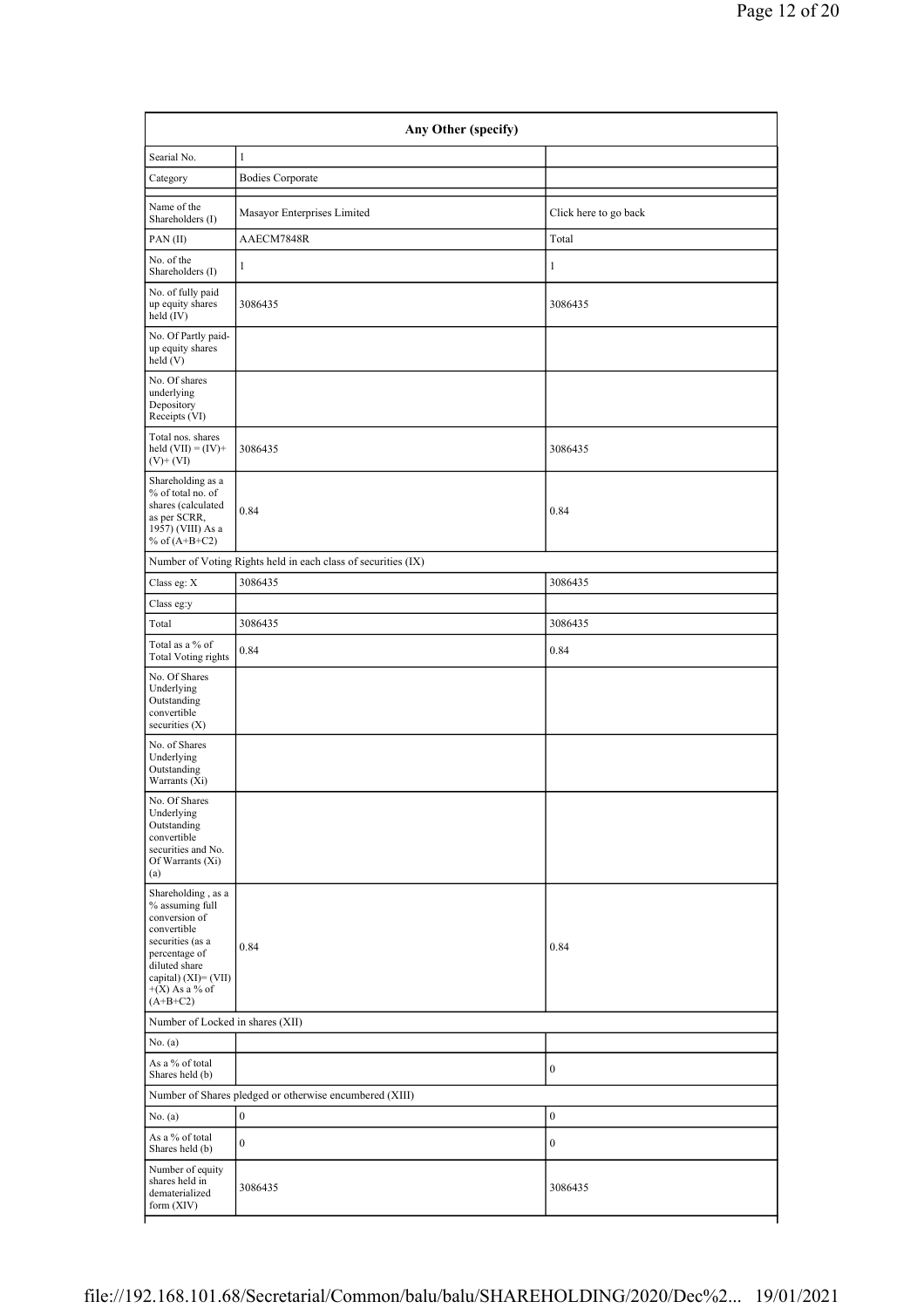| Reason for not providing PAN    |                       |  |  |  |  |  |
|---------------------------------|-----------------------|--|--|--|--|--|
| Reason for not<br>providing PAN |                       |  |  |  |  |  |
| Shareholder type                | <b>Promoter Group</b> |  |  |  |  |  |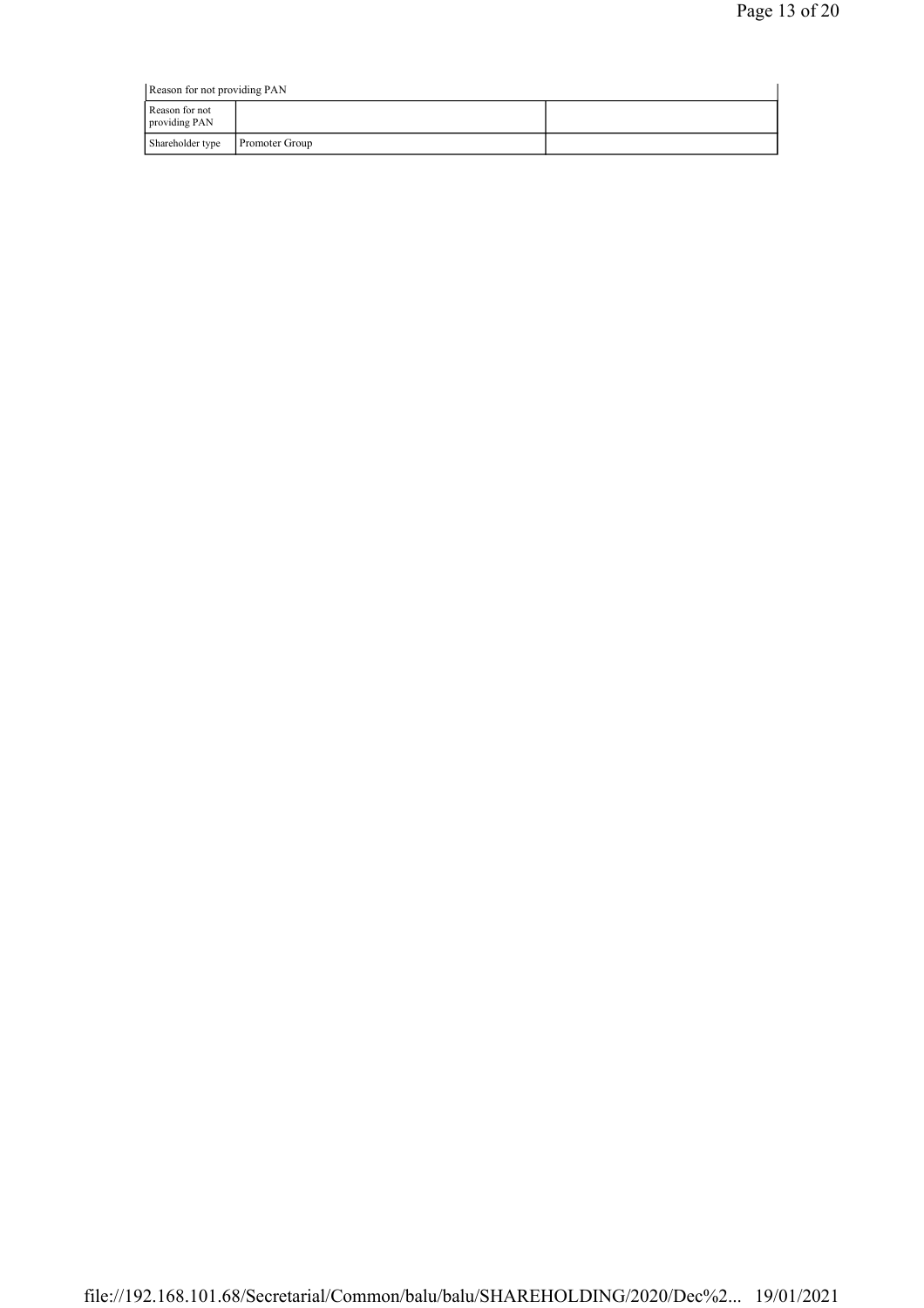| <b>Financial Institutions/ Banks</b>                                                                                                                                                     |                                  |                         |                |                   |             |                   |                        |  |
|------------------------------------------------------------------------------------------------------------------------------------------------------------------------------------------|----------------------------------|-------------------------|----------------|-------------------|-------------|-------------------|------------------------|--|
| Searial No.                                                                                                                                                                              | 1                                | $\overline{c}$          | $\overline{3}$ | $\overline{4}$    | 5           | 6                 | $\overline{7}$         |  |
| Name of the<br>Shareholders (I)                                                                                                                                                          | Canara Bank-<br>Mumbai           | Punjab National<br>Bank | Icici Bank Ltd | Bank Of<br>Baroda | Indian Bank | Idbi Bank<br>Ltd. | Union Bank Of<br>India |  |
| PAN(II)                                                                                                                                                                                  | AAACC6106G                       | AAACP0165G              | AAACI1195H     | AAACB1534F        | AAACI1607G  | AABCI8842G        | AAACU0564G             |  |
| No. of fully paid<br>up equity shares<br>held $(IV)$                                                                                                                                     | 75511277                         | 42960599                | 39272129       | 22104507          | 19974706    | 14053827          | 5803088                |  |
| No. Of Partly paid-<br>up equity shares<br>held (V)                                                                                                                                      |                                  |                         |                |                   |             |                   |                        |  |
| No. Of shares<br>underlying<br>Depository<br>Receipts (VI)                                                                                                                               |                                  |                         |                |                   |             |                   |                        |  |
| Total nos. shares<br>held $(VII) = (IV) +$<br>$(V)$ + $(VI)$                                                                                                                             | 75511277                         | 42960599                | 39272129       | 22104507          | 19974706    | 14053827          | 5803088                |  |
| Shareholding as a<br>% of total no. of<br>shares (calculated<br>as per SCRR,<br>1957) (VIII) As a<br>% of $(A+B+C2)$                                                                     | 20.43                            | 11.62                   | 10.63          | 5.98              | 5.4         | 3.8               | 1.57                   |  |
| Number of Voting Rights held in each class of securities (IX)                                                                                                                            |                                  |                         |                |                   |             |                   |                        |  |
| Class eg: X                                                                                                                                                                              | 75511277                         | 42960599                | 39272129       | 22104507          | 19974706    | 14053827          | 5803088                |  |
| Class eg:y                                                                                                                                                                               |                                  |                         |                |                   |             |                   |                        |  |
| Total                                                                                                                                                                                    | 75511277                         | 42960599                | 39272129       | 22104507          | 19974706    | 14053827          | 5803088                |  |
| Total as a % of<br>Total Voting rights                                                                                                                                                   | 20.43                            | 11.62                   | 10.63          | 5.98              | 5.4         | 3.8               | 1.57                   |  |
| No. Of Shares<br>Underlying<br>Outstanding<br>convertible<br>securities $(X)$                                                                                                            |                                  |                         |                |                   |             |                   |                        |  |
| No. of Shares<br>Underlying<br>Outstanding<br>Warrants (Xi)                                                                                                                              |                                  |                         |                |                   |             |                   |                        |  |
| No. Of Shares<br>Underlying<br>Outstanding<br>convertible<br>securities and No.<br>Of Warrants (Xi)<br>(a)                                                                               |                                  |                         |                |                   |             |                   |                        |  |
| Shareholding, as a<br>% assuming full<br>conversion of<br>convertible<br>securities (as a<br>percentage of<br>diluted share<br>capital) $(XI) = (VII)$<br>$+(X)$ As a % of<br>$(A+B+C2)$ | 20.43                            | 11.62                   | 10.63          | 5.98              | 5.4         | 3.8               | 1.57                   |  |
|                                                                                                                                                                                          | Number of Locked in shares (XII) |                         |                |                   |             |                   |                        |  |
| No. (a)                                                                                                                                                                                  |                                  |                         |                |                   |             |                   |                        |  |
| As a % of total<br>Shares held (b)                                                                                                                                                       |                                  |                         |                |                   |             |                   |                        |  |
| Number of equity<br>shares held in<br>dematerialized<br>form (XIV)                                                                                                                       | 75511277                         | 42960599                | 39272129       | 22104507          | 19974706    | 14053827          | 5803088                |  |
| Reason for not providing PAN                                                                                                                                                             |                                  |                         |                |                   |             |                   |                        |  |
| Reason for not<br>providing PAN                                                                                                                                                          |                                  |                         |                |                   |             |                   |                        |  |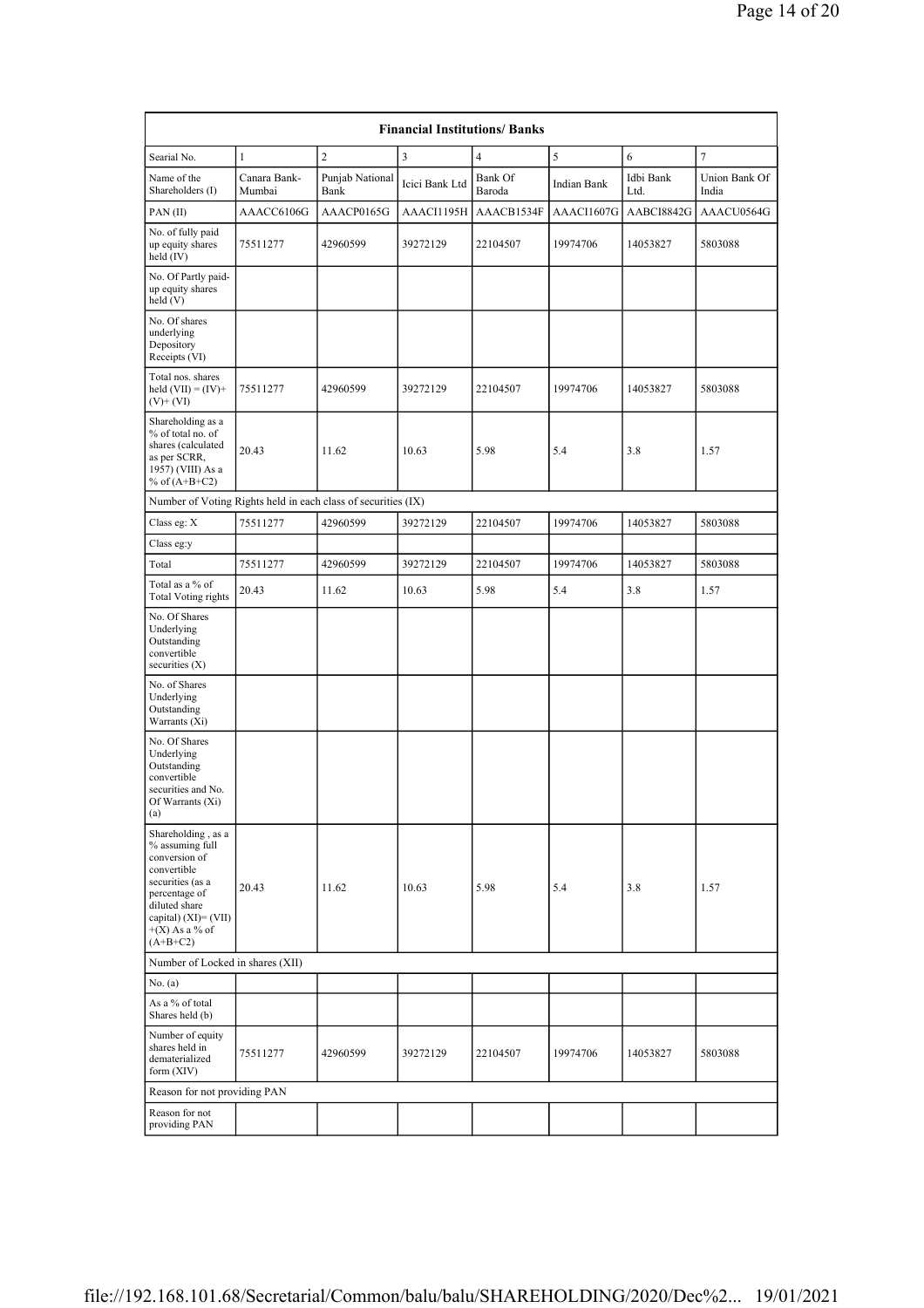| <b>Financial Institutions/ Banks</b>                                                                                                                                                     |                                                               |                        |                       |  |  |  |  |
|------------------------------------------------------------------------------------------------------------------------------------------------------------------------------------------|---------------------------------------------------------------|------------------------|-----------------------|--|--|--|--|
| Searial No.                                                                                                                                                                              | 8                                                             | 9                      |                       |  |  |  |  |
| Name of the<br>Shareholders (I)                                                                                                                                                          | Uco Bank                                                      | Dbs Bank India Limited | Click here to go back |  |  |  |  |
| PAN(II)                                                                                                                                                                                  | AAACU3561B                                                    | AAGCD5838A             | Total                 |  |  |  |  |
| No. of fully paid<br>up equity shares<br>held $(IV)$                                                                                                                                     | 4521203                                                       | 4124496                | 228325832             |  |  |  |  |
| No. Of Partly paid-<br>up equity shares<br>held (V)                                                                                                                                      |                                                               |                        |                       |  |  |  |  |
| No. Of shares<br>underlying<br>Depository<br>Receipts (VI)                                                                                                                               |                                                               |                        |                       |  |  |  |  |
| Total nos. shares<br>held $(VII) = (IV) +$<br>$(V) + (VI)$                                                                                                                               | 4521203                                                       | 4124496                | 228325832             |  |  |  |  |
| Shareholding as a<br>% of total no. of<br>shares (calculated<br>as per SCRR,<br>1957) (VIII) As a<br>% of $(A+B+C2)$                                                                     | 1.22                                                          | 1.12                   | 61.78                 |  |  |  |  |
|                                                                                                                                                                                          | Number of Voting Rights held in each class of securities (IX) |                        |                       |  |  |  |  |
| Class eg: X                                                                                                                                                                              | 4521203                                                       | 4124496                | 228325832             |  |  |  |  |
| Class eg:y                                                                                                                                                                               |                                                               |                        |                       |  |  |  |  |
| Total                                                                                                                                                                                    | 4521203                                                       | 4124496                | 228325832             |  |  |  |  |
| Total as a % of<br><b>Total Voting rights</b>                                                                                                                                            | 1.22                                                          | 1.12                   | 61.78                 |  |  |  |  |
| No. Of Shares<br>Underlying<br>Outstanding<br>convertible<br>securities $(X)$                                                                                                            |                                                               |                        |                       |  |  |  |  |
| No. of Shares<br>Underlying<br>Outstanding<br>Warrants (Xi)                                                                                                                              |                                                               |                        |                       |  |  |  |  |
| No. Of Shares<br>Underlying<br>Outstanding<br>convertible<br>securities and No.<br>Of Warrants $(Xi)$<br>(a)                                                                             |                                                               |                        |                       |  |  |  |  |
| Shareholding, as a<br>% assuming full<br>conversion of<br>convertible<br>securities (as a<br>percentage of<br>diluted share<br>capital) $(XI) = (VII)$<br>$+(X)$ As a % of<br>$(A+B+C2)$ | 1.22                                                          | 1.12                   | 61.78                 |  |  |  |  |
| Number of Locked in shares (XII)                                                                                                                                                         |                                                               |                        |                       |  |  |  |  |
| No. $(a)$                                                                                                                                                                                |                                                               |                        |                       |  |  |  |  |
| As a % of total<br>Shares held (b)                                                                                                                                                       |                                                               |                        |                       |  |  |  |  |
| Number of equity<br>shares held in<br>dematerialized<br>form (XIV)                                                                                                                       | 4521203                                                       | 4124496                | 228325832             |  |  |  |  |
| Reason for not providing PAN                                                                                                                                                             |                                                               |                        |                       |  |  |  |  |
| Reason for not<br>providing PAN                                                                                                                                                          |                                                               |                        |                       |  |  |  |  |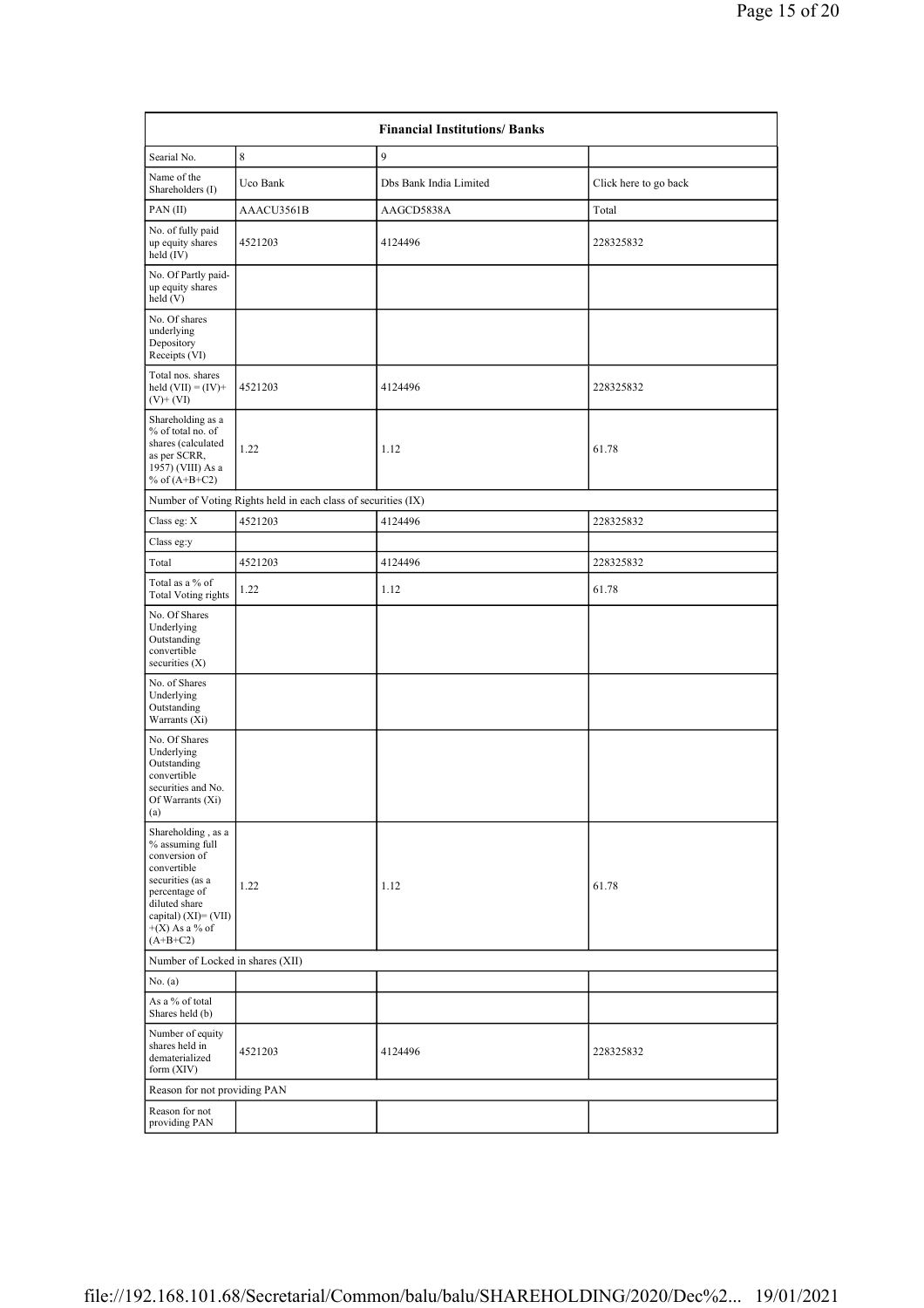| Any Other (specify)                                                                                                                                                                      |              |                                                               |                  |                      |            |                                           |                              |
|------------------------------------------------------------------------------------------------------------------------------------------------------------------------------------------|--------------|---------------------------------------------------------------|------------------|----------------------|------------|-------------------------------------------|------------------------------|
| Searial No.                                                                                                                                                                              | $\mathbf{1}$ | $\overline{c}$                                                | 3                | $\overline{4}$       | 5          | 6                                         | $\overline{7}$               |
| Category                                                                                                                                                                                 | <b>IEPF</b>  | Trusts                                                        | Trusts           | Foreign<br>Nationals | <b>HUF</b> | Foreign Nationals                         | Non-Resident<br>Indian (NRI) |
| Category / More<br>than 1 percentage                                                                                                                                                     | Category     | More than 1 percentage<br>of shareholding                     | Category         | Category             | Category   | More than 1 percentage<br>of shareholding | Category                     |
| Name of the<br>Shareholders (I)                                                                                                                                                          |              | Gammon India Trust                                            |                  |                      |            | Summicorp Ltd                             |                              |
| PAN(II)                                                                                                                                                                                  |              | QACHO0002Q                                                    |                  |                      |            | ABGFS4573B                                |                              |
| No. of the<br>Shareholders (I)                                                                                                                                                           | 1            | 1                                                             | $\overline{c}$   | 7                    | 1045       | 1                                         | 545                          |
| No. of fully paid<br>up equity shares<br>held (IV)                                                                                                                                       | 618826       | 5804680                                                       | 635              | 167355               | 3762818    | 4330832                                   | 2547777                      |
| No. Of Partly paid-<br>up equity shares<br>held (V)                                                                                                                                      |              |                                                               |                  |                      |            |                                           |                              |
| No. Of shares<br>underlying<br>Depository<br>Receipts (VI)                                                                                                                               |              |                                                               |                  |                      |            |                                           |                              |
| Total nos. shares<br>held $(VII) = (IV) +$<br>$(V)$ + $(VI)$                                                                                                                             | 618826       | 5804680                                                       | 635              | 167355               | 3762818    | 4330832                                   | 2547777                      |
| Shareholding as a<br>% of total no. of<br>shares (calculated<br>as per SCRR,<br>1957) (VIII) As a<br>% of $(A+B+C2)$                                                                     | 0.17         | 1.57                                                          | $\boldsymbol{0}$ | 0.05                 | 1.02       | 1.17                                      | 0.69                         |
|                                                                                                                                                                                          |              | Number of Voting Rights held in each class of securities (IX) |                  |                      |            |                                           |                              |
| Class eg: X                                                                                                                                                                              | 618826       | 5804680                                                       | 635              | 167355               | 3762818    | 4330832                                   | 2547777                      |
| Class eg:y                                                                                                                                                                               |              |                                                               |                  |                      |            |                                           |                              |
| Total                                                                                                                                                                                    | 618826       | 5804680                                                       | 635              | 167355               | 3762818    | 4330832                                   | 2547777                      |
| Total as a % of<br><b>Total Voting rights</b>                                                                                                                                            | 0.17         | 1.57                                                          | $\boldsymbol{0}$ | 0.05                 | 1.02       | 1.17                                      | 0.69                         |
| No. Of Shares<br>Underlying<br>Outstanding<br>convertible<br>securities $(X)$                                                                                                            |              |                                                               |                  |                      |            |                                           |                              |
| No. of Shares<br>Underlying<br>Outstanding<br>Warrants (Xi)                                                                                                                              |              |                                                               |                  |                      |            |                                           |                              |
| No. Of Shares<br>Underlying<br>Outstanding<br>convertible<br>securities and No.<br>Of Warrants (Xi)<br>(a)                                                                               |              |                                                               |                  |                      |            |                                           |                              |
| Shareholding, as a<br>% assuming full<br>conversion of<br>convertible<br>securities (as a<br>percentage of<br>diluted share<br>capital) $(XI) = (VII)$<br>$+(X)$ As a % of<br>$(A+B+C2)$ | 0.17         | 1.57                                                          | $\boldsymbol{0}$ | 0.05                 | 1.02       | 1.17                                      | 0.69                         |
| Number of Locked in shares (XII)                                                                                                                                                         |              |                                                               |                  |                      |            |                                           |                              |
| No. (a)                                                                                                                                                                                  |              |                                                               |                  |                      |            |                                           |                              |
| As a % of total<br>Shares held (b)                                                                                                                                                       |              |                                                               |                  |                      |            |                                           |                              |
| Number of equity<br>shares held in<br>dematerialized<br>form (XIV)                                                                                                                       | 618826       | $\boldsymbol{0}$                                              | 635              | $\boldsymbol{0}$     | 3762818    | 4330832                                   | 2545197                      |
| Reason for not providing PAN                                                                                                                                                             |              |                                                               |                  |                      |            |                                           |                              |
|                                                                                                                                                                                          |              |                                                               |                  |                      |            |                                           |                              |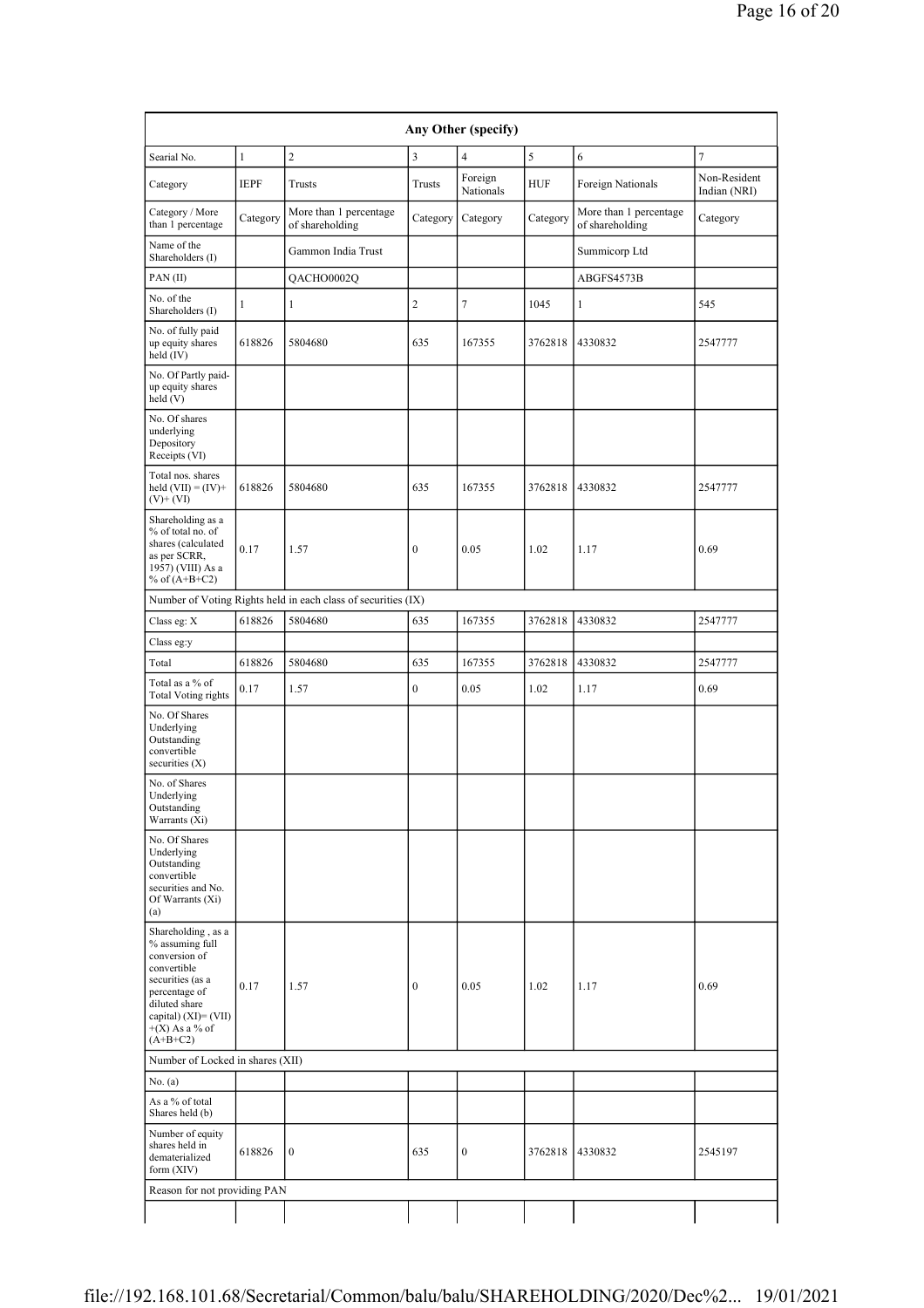| $D$ agent<br>∵not<br>ю<br>rca<br>$\overline{a}$<br><b>Droy</b><br>----<br>⊭ишт<br>T MIA |  |  |
|-----------------------------------------------------------------------------------------|--|--|
|                                                                                         |  |  |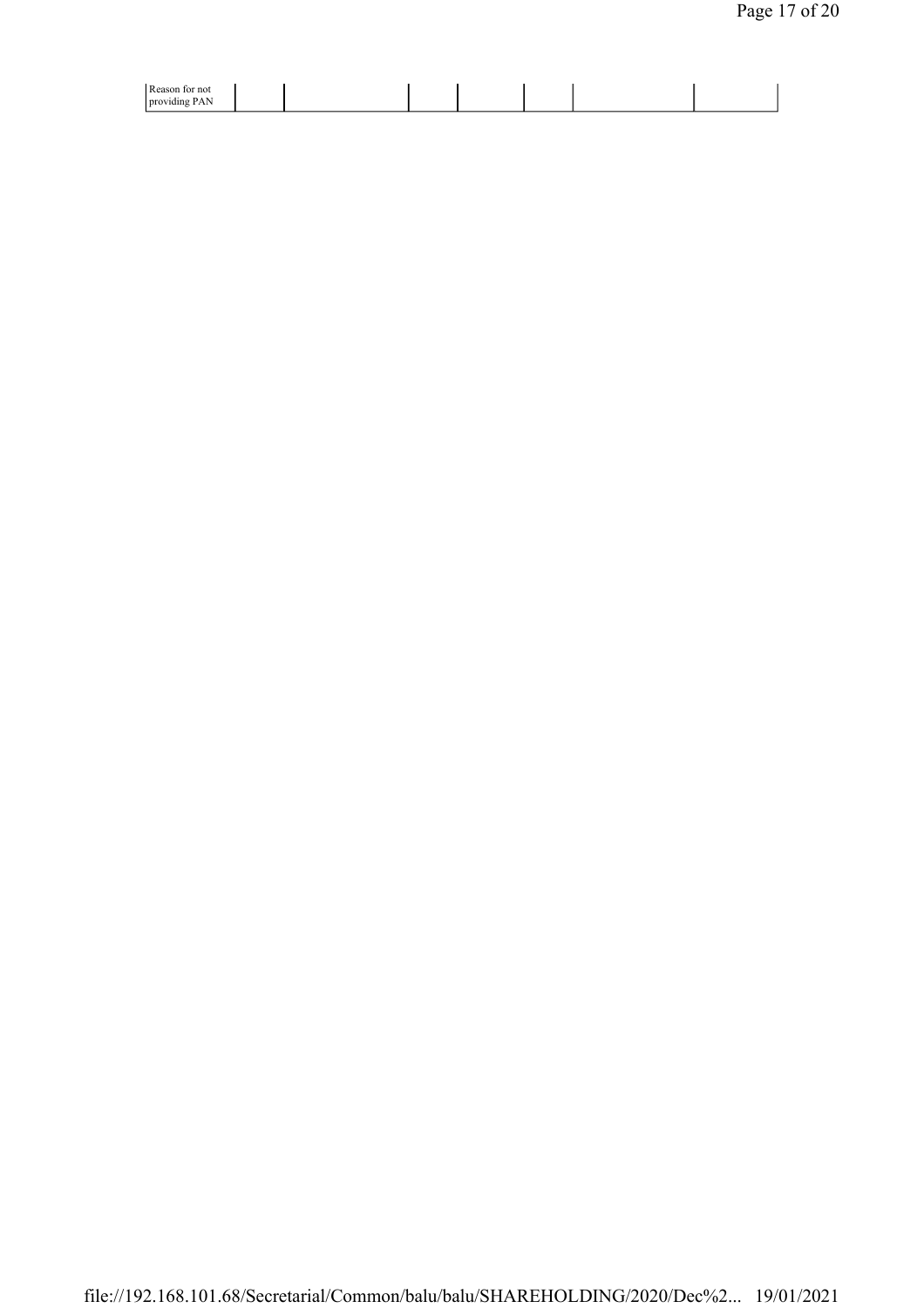| Any Other (specify)                                                                                                                                                                      |                                                               |                          |                                     |                     |                            |                          |  |
|------------------------------------------------------------------------------------------------------------------------------------------------------------------------------------------|---------------------------------------------------------------|--------------------------|-------------------------------------|---------------------|----------------------------|--------------------------|--|
| Searial No.                                                                                                                                                                              | 8                                                             | 9                        | 10                                  | 11                  | 12                         |                          |  |
| Category                                                                                                                                                                                 | Director or Director's<br>Relatives                           | Others                   | Overseas Corporate<br><b>Bodies</b> | Clearing<br>Members | <b>Bodies</b><br>Corporate |                          |  |
| Category / More<br>than 1 percentage                                                                                                                                                     | Category                                                      | Category                 | Category                            | Category            | Category                   |                          |  |
| Name of the<br>Shareholders (I)                                                                                                                                                          |                                                               | Office<br><b>Bearers</b> |                                     |                     |                            | Click here to go<br>back |  |
| PAN(II)                                                                                                                                                                                  |                                                               |                          |                                     |                     |                            | Total                    |  |
| No. of the<br>Shareholders (I)                                                                                                                                                           | 2                                                             | 29                       | 1                                   | 8                   | 334                        | 1974                     |  |
| No. of fully paid<br>up equity shares<br>held (IV)                                                                                                                                       | 14472                                                         | 45754                    | 5500                                | 69249               | 6844555                    | 14076941                 |  |
| No. Of Partly paid-<br>up equity shares<br>held(V)                                                                                                                                       |                                                               |                          |                                     |                     |                            |                          |  |
| No. Of shares<br>underlying<br>Depository<br>Receipts (VI)                                                                                                                               |                                                               |                          |                                     |                     |                            |                          |  |
| Total nos. shares<br>held $(VII) = (IV) +$<br>$(V)$ + $(VI)$                                                                                                                             | 14472                                                         | 45754                    | 5500                                | 69249               | 6844555                    | 14076941                 |  |
| Shareholding as a<br>% of total no. of<br>shares (calculated<br>as per SCRR,<br>1957) (VIII) As a<br>% of $(A+B+C2)$                                                                     | $\mathbf{0}$                                                  | 0.01                     | $\boldsymbol{0}$                    | 0.02                | 1.85                       | 3.81                     |  |
|                                                                                                                                                                                          | Number of Voting Rights held in each class of securities (IX) |                          |                                     |                     |                            |                          |  |
| Class eg: X                                                                                                                                                                              | 14472                                                         | 45754                    | 5500                                | 69249               | 6844555                    | 14076941                 |  |
| Class eg:y                                                                                                                                                                               |                                                               |                          |                                     |                     |                            |                          |  |
| Total                                                                                                                                                                                    | 14472                                                         | 45754                    | 5500                                | 69249               | 6844555                    | 14076941                 |  |
| Total as a % of<br><b>Total Voting rights</b>                                                                                                                                            | $\mathbf{0}$                                                  | 0.01                     | $\boldsymbol{0}$                    | 0.02                | 1.85                       | 3.81                     |  |
| No. Of Shares<br>Underlying<br>Outstanding<br>convertible<br>securities $(X)$                                                                                                            |                                                               |                          |                                     |                     |                            |                          |  |
| No. of Shares<br>Underlying<br>Outstanding<br>Warrants (Xi)                                                                                                                              |                                                               |                          |                                     |                     |                            |                          |  |
| No. Of Shares<br>Underlying<br>Outstanding<br>convertible<br>securities and No.<br>Of Warrants (Xi)<br>(a)                                                                               |                                                               |                          |                                     |                     |                            |                          |  |
| Shareholding, as a<br>% assuming full<br>conversion of<br>convertible<br>securities (as a<br>percentage of<br>diluted share<br>capital) $(XI) = (VII)$<br>$+(X)$ As a % of<br>$(A+B+C2)$ | $\boldsymbol{0}$                                              | 0.01                     | $\boldsymbol{0}$                    | 0.02                | 1.85                       | 3.81                     |  |
| Number of Locked in shares (XII)                                                                                                                                                         |                                                               |                          |                                     |                     |                            |                          |  |
| No. (a)                                                                                                                                                                                  |                                                               |                          |                                     |                     |                            |                          |  |
| As a % of total<br>Shares held (b)                                                                                                                                                       |                                                               |                          |                                     |                     |                            |                          |  |
| Number of equity<br>shares held in<br>dematerialized<br>form (XIV)                                                                                                                       | 14472                                                         | 38624                    | $\boldsymbol{0}$                    | 69249               | 5692035                    | 12741856                 |  |
| Reason for not providing PAN                                                                                                                                                             |                                                               |                          |                                     |                     |                            |                          |  |
|                                                                                                                                                                                          |                                                               |                          |                                     |                     |                            |                          |  |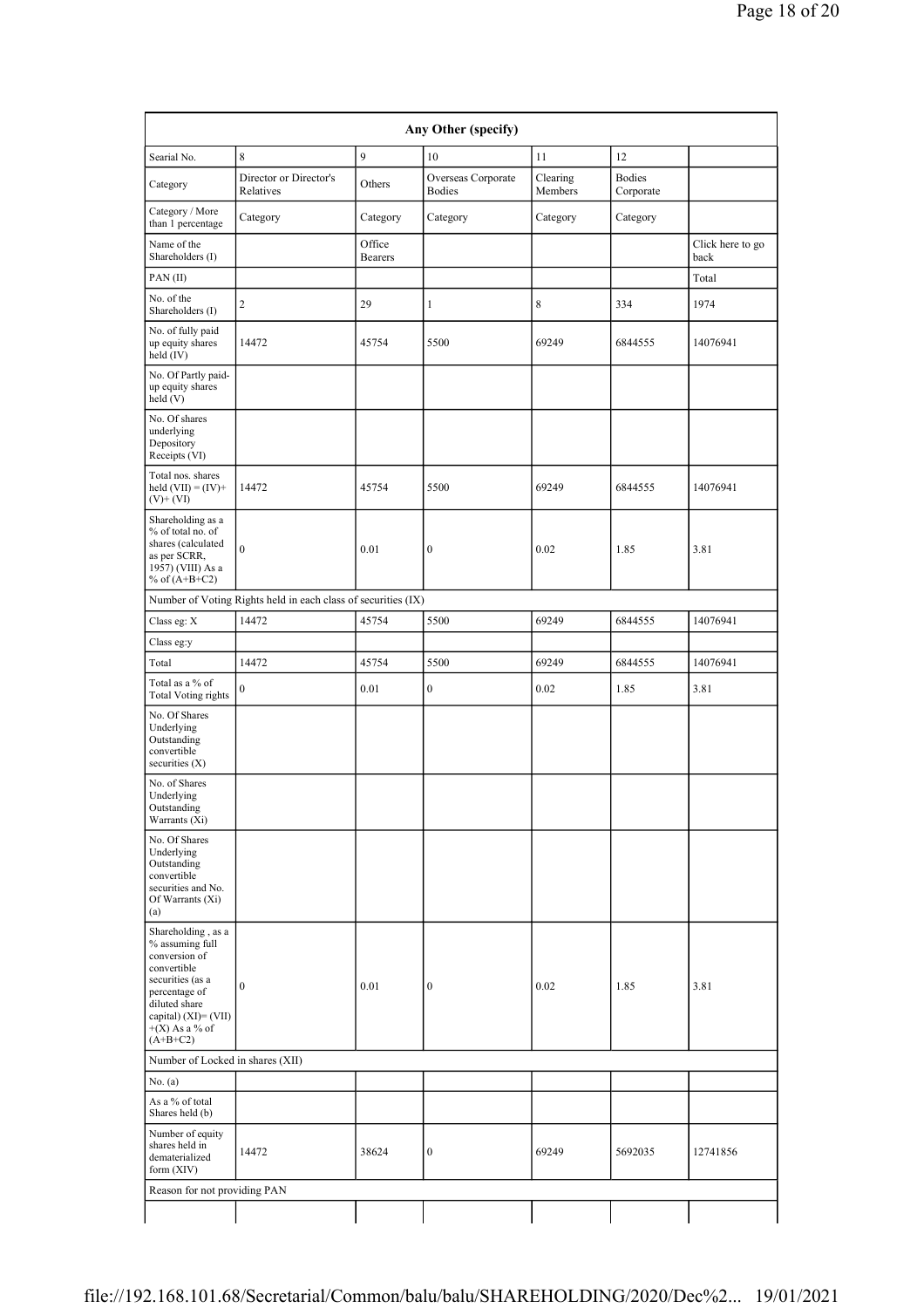| Reason for not<br>.<br>: PAN<br>providing |  |  |  |
|-------------------------------------------|--|--|--|
|                                           |  |  |  |